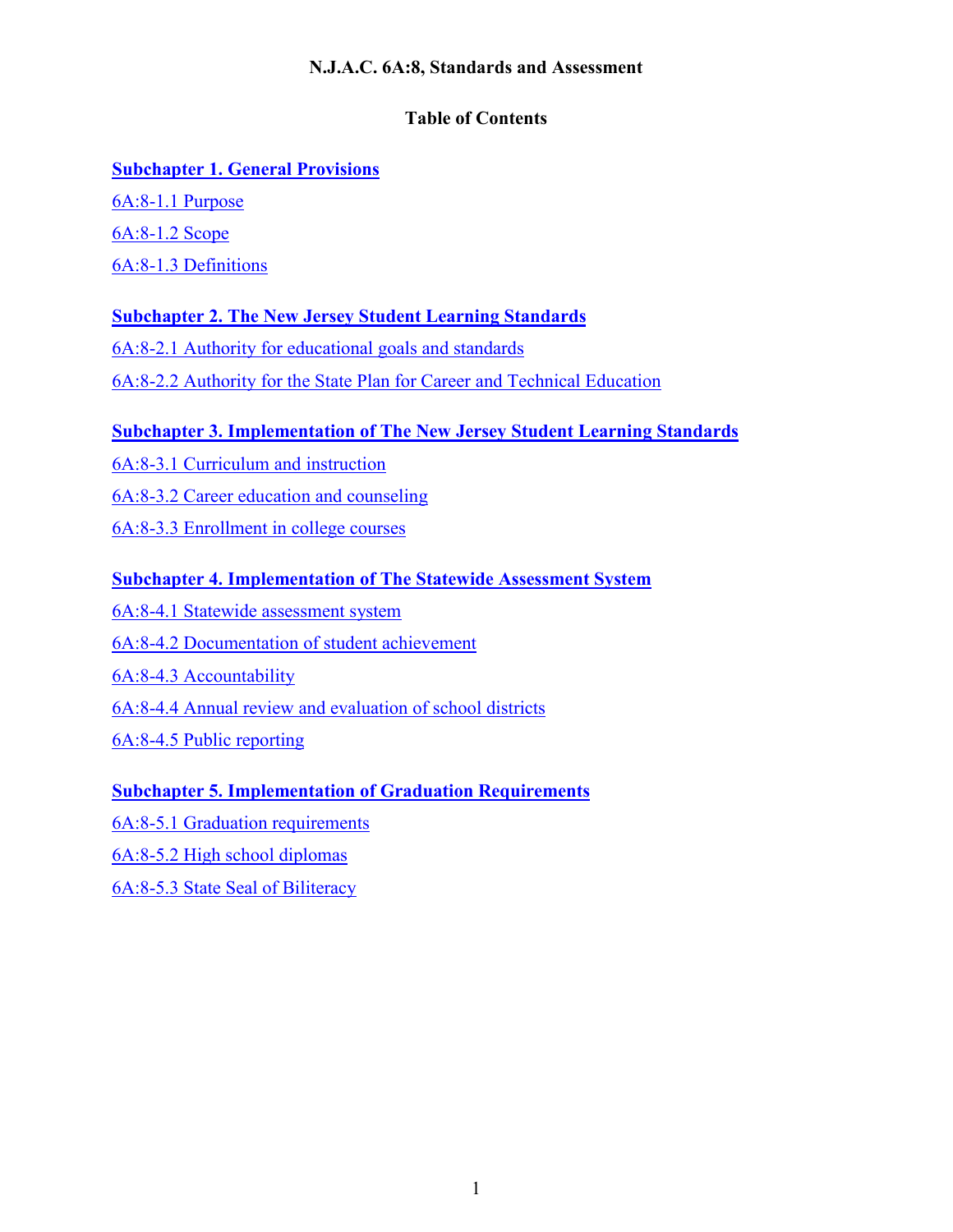#### **Chapter 8, Standards and Assessment**

### **Subchapter 1. General Provisions**

#### <span id="page-1-1"></span><span id="page-1-0"></span>**6A:8-1.1 Purpose**

- (a) To prepare students for college and career, success in life, and work in an economy driven by information, knowledge, and innovation requires a public education system where teaching and learning are aligned with 21st century learning outcomes. The outcomes move beyond a focus on basic competency in core subjects and foster a deeper understanding of academic content at much higher levels by promoting critical thinking, problem solving, and creativity through:
	- 1. The New Jersey Student Learning Standards (NJSLS) that specify expectations in nine academic content areas: English language arts; mathematics; visual and performing arts; comprehensive health and physical education; science; social studies; world languages; technology; and 21st century life and careers;
	- 2. Indicators at benchmark grade levels delineated in the standards that further clarify expectations for student achievement; and
	- 3. Twenty-first century themes and skills integrated into all content standards areas.
- (b) District boards of education shall ensure that standards, assessments, curriculum, instruction, and professional development are aligned in a local support system that enables all students to achieve 21st century outcomes through the establishment of student-centered learning environments that provide opportunities for academically diverse students to:
	- 1. Learn in meaningful, real-world contexts through rigorous and relevant curriculum that promotes engagement in learning by addressing varying college and career goals;
	- 2. Access and use quality learning tools, technologies, and resources;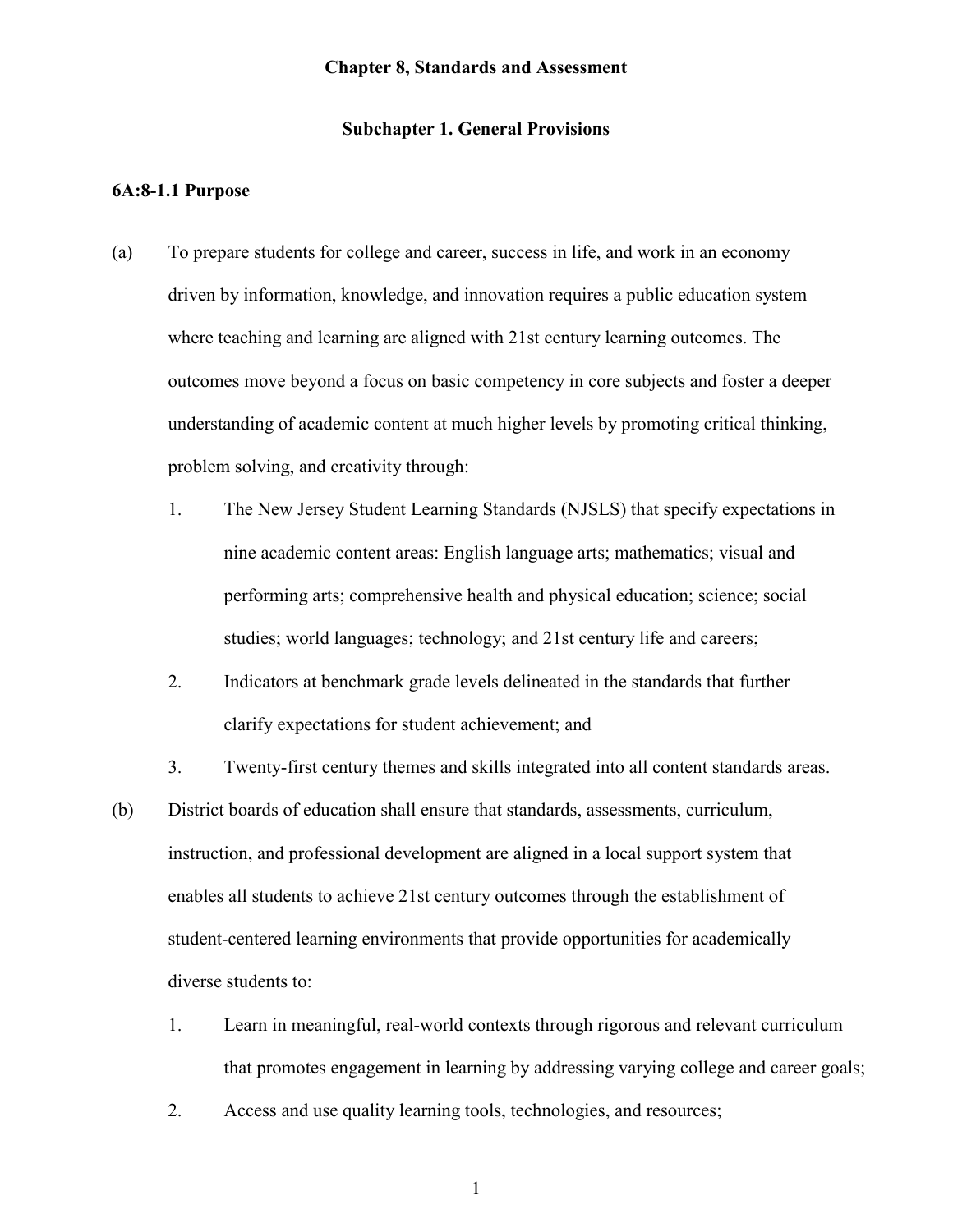- 3. Become self directed seekers of knowledge able to evaluate, apply, and create new knowledge in varying contexts; and
- 4. Use effective communication, communication technology, and collaboration skills to interact with cultural sensitivity in the diverse local and world community.
- (c) The NJSLS, including indicators, enable district boards of education to establish curriculum and instructional methodologies for the purpose of providing students with the constitutionally mandated system of "thorough" public school instruction that promotes college and career readiness.
- (d) The Statewide assessment system is designed to measure college and career readiness and student progress in the attainment of the NJSLS.
- (e) The results of the Statewide assessments shall facilitate program evaluation based on student performance and shall enable district boards of education, the public, and government officials to evaluate the educational delivery systems of all public schools.

## <span id="page-2-0"></span>**6A:8-1.2 Scope**

- (a) The New Jersey Student Learning Standards (NJSLS) apply to all students enrolled in public elementary, secondary, and adult high school education programs within the State of New Jersey.
- (b) Unless otherwise noted, "district boards of education" shall be interpreted throughout this chapter to include the governing authorities of all providers of publicly funded elementary, secondary, and adult high school education programs, including county vocational school districts; educational services commissions; jointure commissions; charter schools; alternative schools; regional day schools; adult high schools; county special services school districts; the Marie H. Katzenbach School for the Deaf; the Department of Human Services; the Department of Children and Families; the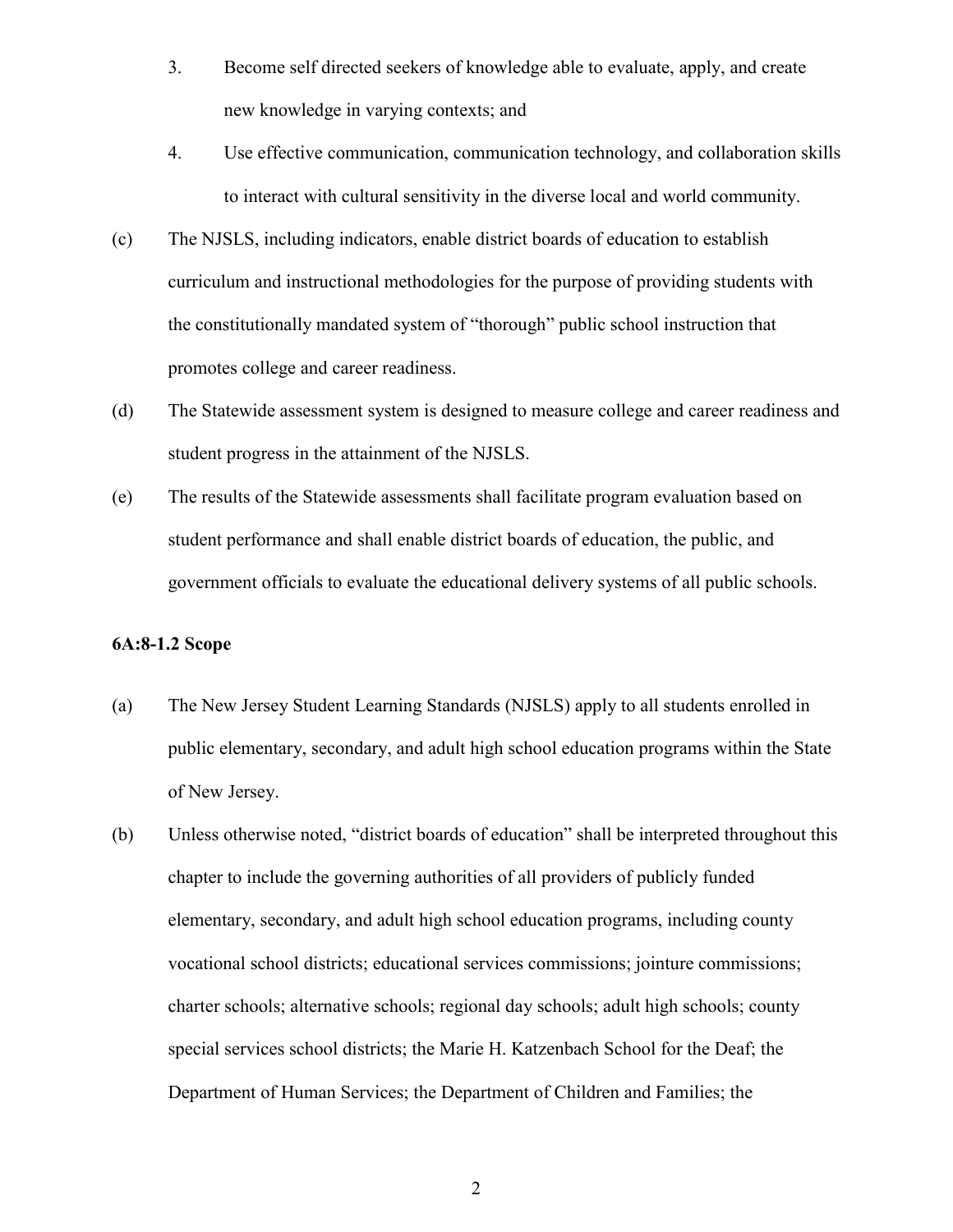Department of Corrections; the Juvenile Justice Commission; public college-operated programs; and approved private schools for the disabled.

- (c) District boards of education shall align their curriculum and instructional methodologies to assist all students in achieving the NJSLS and to prepare all students for college and career.
- (d) Progress toward meeting the NJSLS shall be measured by the Statewide assessment system at grades three through 12, or if ungraded at equivalent ages, and at other grade(s) deemed appropriate by the Commissioner.

### <span id="page-3-0"></span>**6A:8-1.3 Definitions**

The following words and terms shall have the following meanings when used in this chapter unless the context clearly indicates otherwise.

"Accommodations or modifications to the Statewide assessment system" means changes in testing procedures or formats that provide students with disabilities and English language learners (ELLs) an equitable opportunity to participate in assessment and demonstrate their knowledge and skills in the areas assessed.

"ACTFL" means the American Council on the Teaching of Foreign Languages.

"Adult education assessment test" means a test approved by the United States Department of Education that is used to award a State-issued high school diploma.

"Advanced Placement courses" means courses aligned with course descriptions provided by the College Board and intended to provide students with the opportunity to complete college-level studies during secondary school.

"All students" means every student enrolled in public elementary, secondary, and adult high school education programs within the State of New Jersey, including general education students, students with disabilities, and English language learners (ELLs).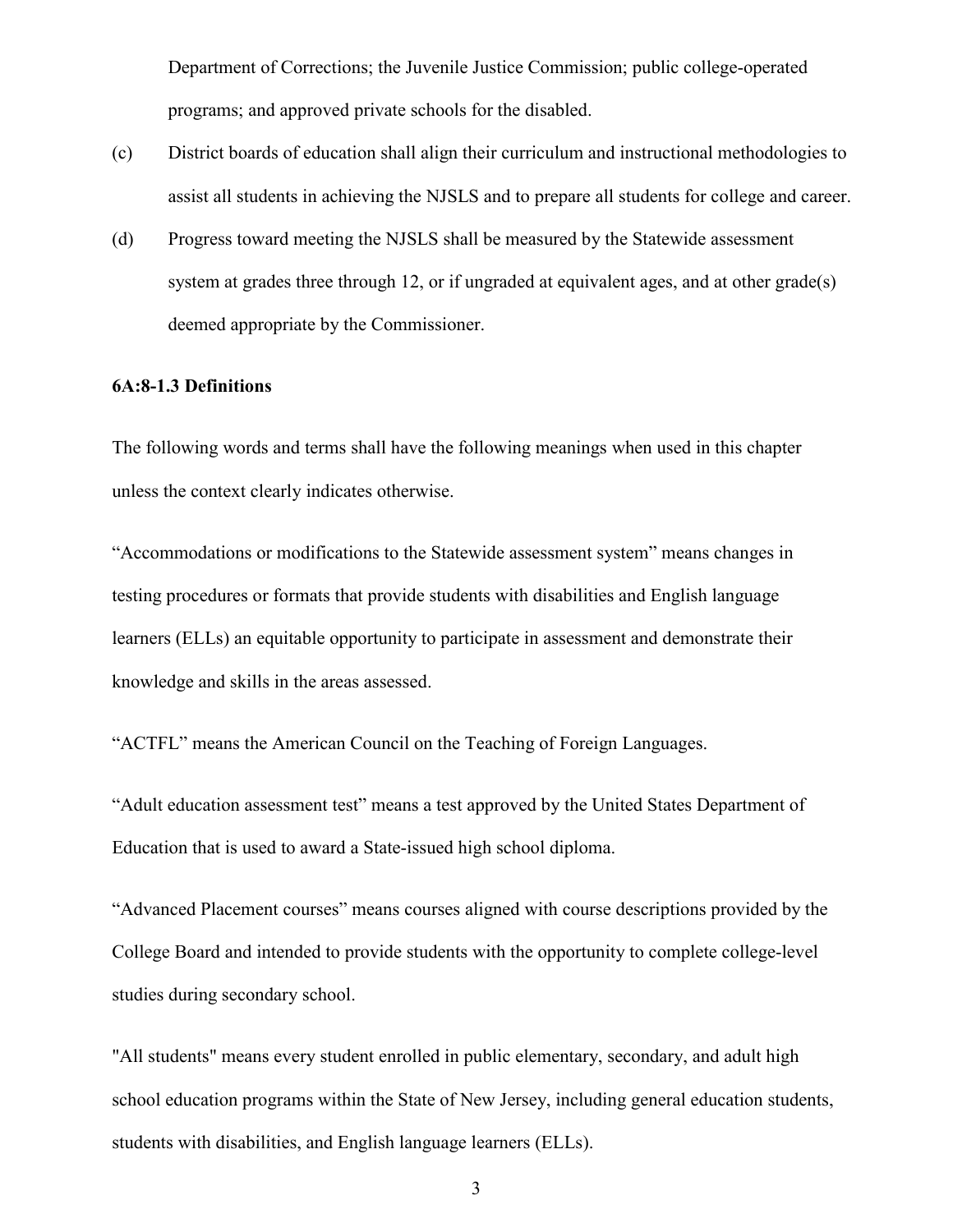"Alternative State assessment for students with disabilities" means the alternative assessment used to determine cumulative student achievement of the knowledge and skills specified by the New Jersey Student Learning Standards for students with disabilities who are unable to participate in the Statewide assessment system.

"Annual measurable objectives" or "AMOs" means the performance targets set by New Jersey in the Elementary and Secondary Education Act (ESEA) flexibility waiver approved by the United States Department of Education.

"Approved private schools for the disabled" means incorporated entities approved by the Department according to N.J.A.C. 6A:14-7.2 or 7.3 to provide special education and related services to students with disabilities who have been placed by the district board of education or charter school responsible for providing their education.

"Assessment" means a State-developed or State-approved standardized instrument or process that measures student performance levels on the New Jersey Student Learning Standards.

"Career awareness, exploration, and preparation" means instruction and programs that assist students to clarify career goals; explore career possibilities; develop employability skills; develop foundational knowledge necessary for success in the workplace; and make the transition from school to careers, including college, training, and employment.

"Career and technical education" means as defined in N.J.A.C. 6A:19-1.2.

"Charter school" means as defined in N.J.A.C. 6A:11-1.2.

"Chief school administrator" means the superintendent of schools or the administrative principal who works directly with the district board of education if there is no superintendent in the school district.

"CLEP" means College-Level Examination Program, which enables students to receive college credit by earning qualifying scores on examinations that are offered by the College Board and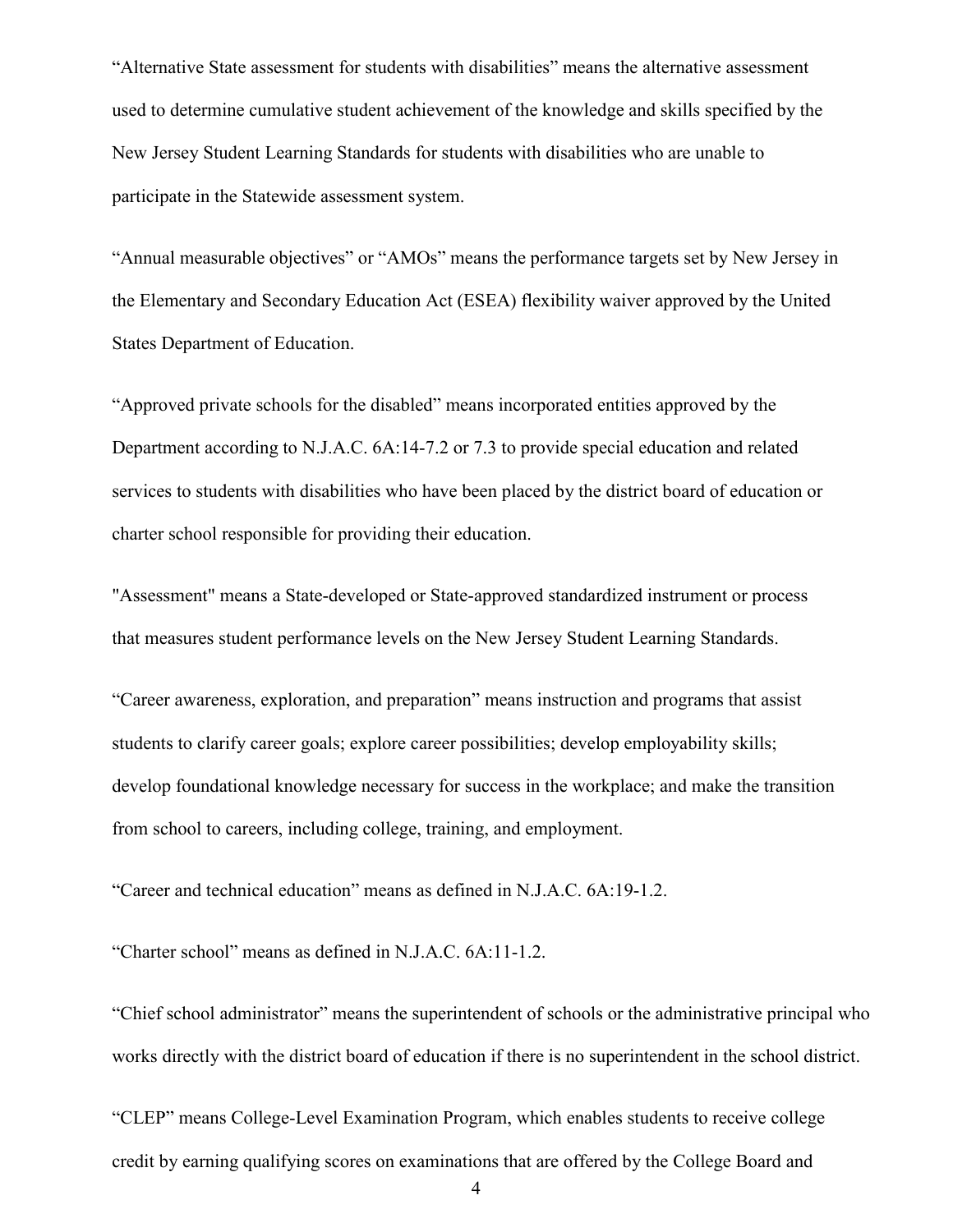cover material taught in courses most students take as requirements in the first two years of college. A college usually grants the same amount of credit to students earning satisfactory scores on the CLEP examination as it grants to students successfully completing the course.

"Content equivalent" means courses or activities that include the same or equivalent knowledge and skills as found in traditionally titled courses that are required for high school graduation and are aligned with the New Jersey Student Learning Standards. The content must be taught by certified teachers, may be integrated in one or more courses, may be titled differently, or may present material in an interdisciplinary or spiral format.

"Credit" means the award for the equivalent of a class period of instruction, which meets for a minimum of 40 minutes, one time per week during the school year or as approved through N.J.A.C. 6A:8-5.1(a)2.

"Cut score" means a score on the assessment scales that demarcates the various performance levels.

"ELL" means English language learner, indicating a person who is in the process of acquiring English and has a first language other than English. ELLs sometimes are referred to as limited English proficient (LEP).

"English language development standards" means as defined in N.J.A.C. 6A:15-1.2.

"Evaluation," formerly called "monitoring," means the process by which the Commissioner or his or her designee evaluates the status of each school district or charter school.

"504 plan" means a written educational plan prepared by the 504 team for a 504 student.

"504 student" means a student who has a physical or mental impairment that substantially limits a major life function; has been determined eligible for services, including accommodations and modifications by the school district's 504 team; and has a 504 plan.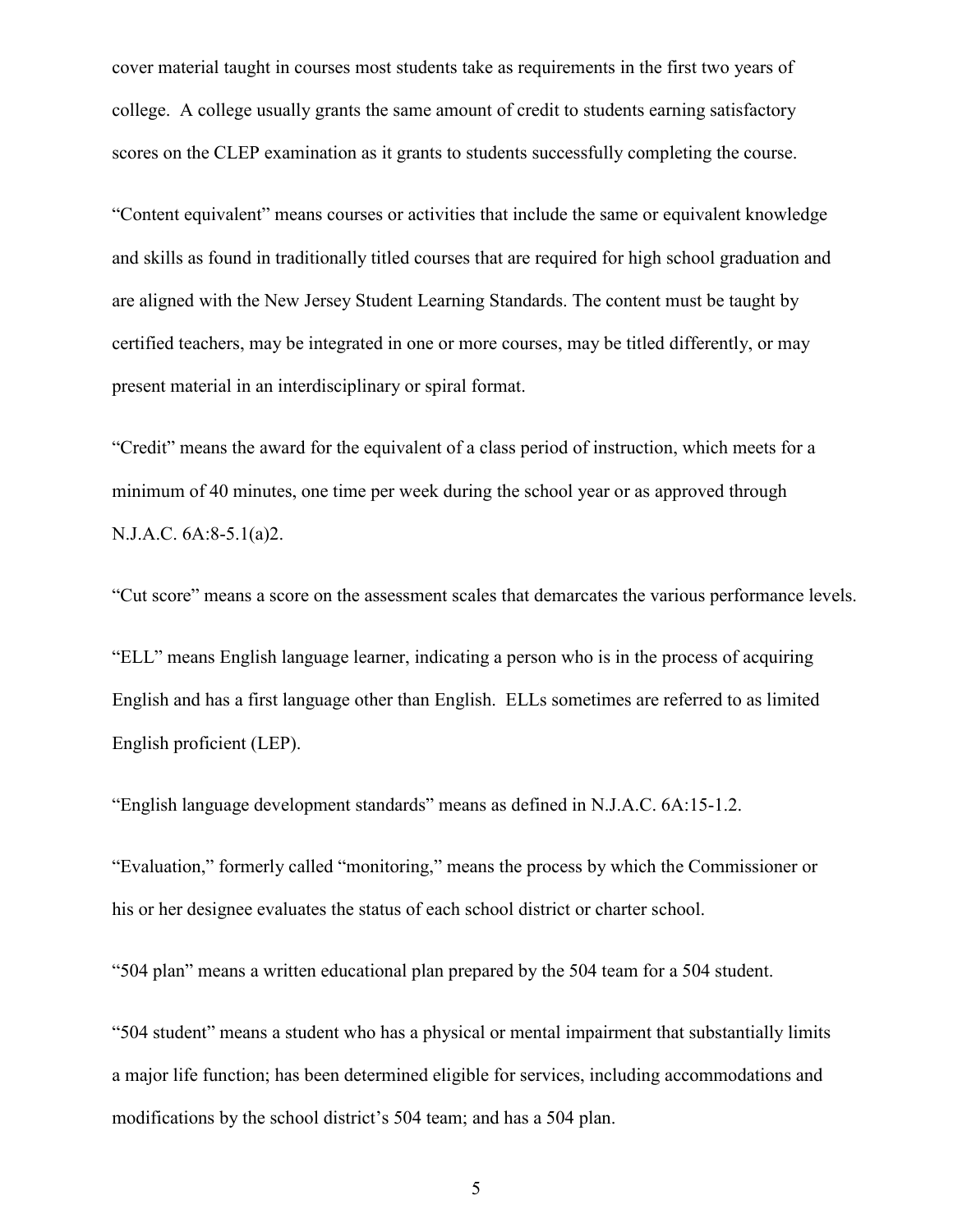"504 team" means a group of persons that makes program and placement decisions according to Section 504 of the Rehabilitation Act of 1973, 29 U.S.C. § 794, and 34 CFR § 104.35(c).

"GED" means tests of General Educational Development taken in order to qualify for a Stateissued high school diploma.

"Gifted and talented students" means students who possess or demonstrate high levels of ability in one or more content areas when compared to their chronological peers in the local school district and who require modifications of their educational program if they are to achieve in accordance with their capabilities.

"IEP" means individualized education program as defined in N.J.A.C. 6A:14-1.3.

"IEP team" means as defined in N.J.A.C. 6A:14-1.3.

"Indicator" means statements that further delineate the NJSLS.

"Individualized student learning opportunities" means student experiences based upon specific instructional objectives that meet or exceed the NJSLS at the high school level. Such opportunities may occur in all NJSLS and may include, but are not limited to, independent study; online learning; study-abroad programs; student exchange programs; and structured learning experiences, including, but not limited to, work-based programs, internships, apprenticeships, and service learning experiences. The opportunities shall be based on student interests and career goals.

"Instructional adaptation" means an adjustment or modification to instruction enabling students with disabilities, ELLs, or students in alternative education programs or who are gifted and talented to participate in, benefit from, and/or demonstrate knowledge and application of the NJSLS.

"Interdisciplinary connections" means integrating NJSLS and skills from one or more content areas into instruction and assessment of another content area.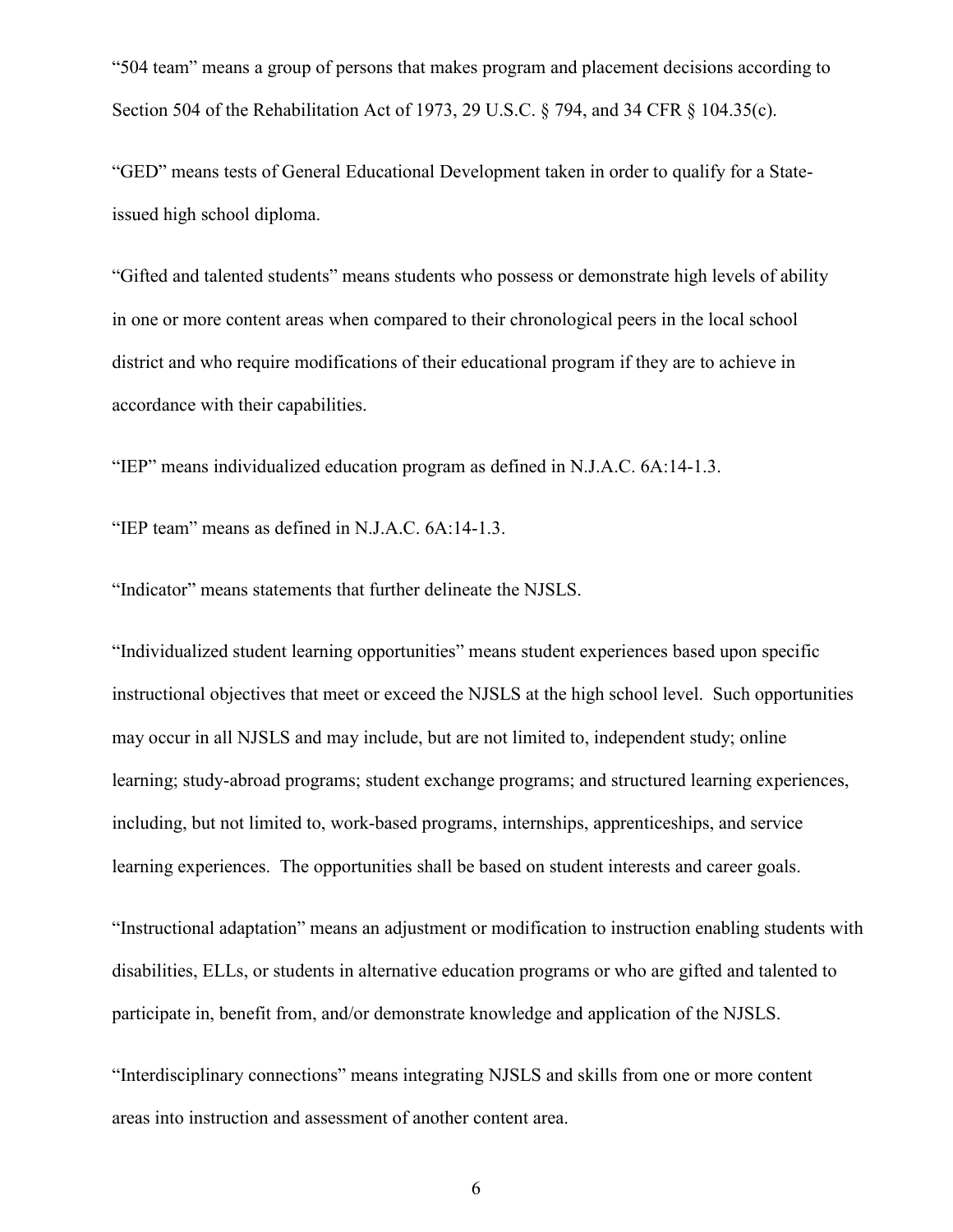"Laboratory/inquiry-based science course" means a course in which students are systematically provided with ongoing opportunities to use data drawn from or to interact directly with the natural and designed/engineered world, using tools, data collection techniques, models, and scientific concepts and principles.

"Magnet program" means a distinctive program designed to:

- 1. Attract students by offering a specialized curriculum based on a special theme or method of instruction; and
- 2. Substantially strengthen the knowledge of academic subjects and the attainment of tangible and marketable vocational, technological, and professional skills of students attending the program.

"MOPI" means the ACTFL Modified Oral Proficiency Interview, which is a standardized assessment of functional speaking ability often used to test lower proficiency ranges.

"Native language" means the language or mode of communication first learned by the student.

"New Jersey Student Learning Standards" or "NJSLS" means standards adopted by the State Board of Education on May 1, 1996, and as thereafter revised by the State Board, and the Common Core State Standards adopted by the State Board on June 16, 2010, and as thereafter revised by the State Board, that describe the knowledge and skills all New Jersey students are expected to acquire by benchmark grades in the following areas: English language arts; mathematics; science; social studies; visual and performing arts; comprehensive health and physical education; world languages; technology; and 21st career life and careers. The standards are established for the provision of a thorough and efficient education pursuant to N.J.S.A. 18A:7F-46 and as a basis for the evaluation of school districts in accordance with N.J.A.C. 6A:30.

"OPI" means the ACTFL Oral Proficiency Interview, which is a standardized assessment of functional speaking ability currently available in 37 world languages.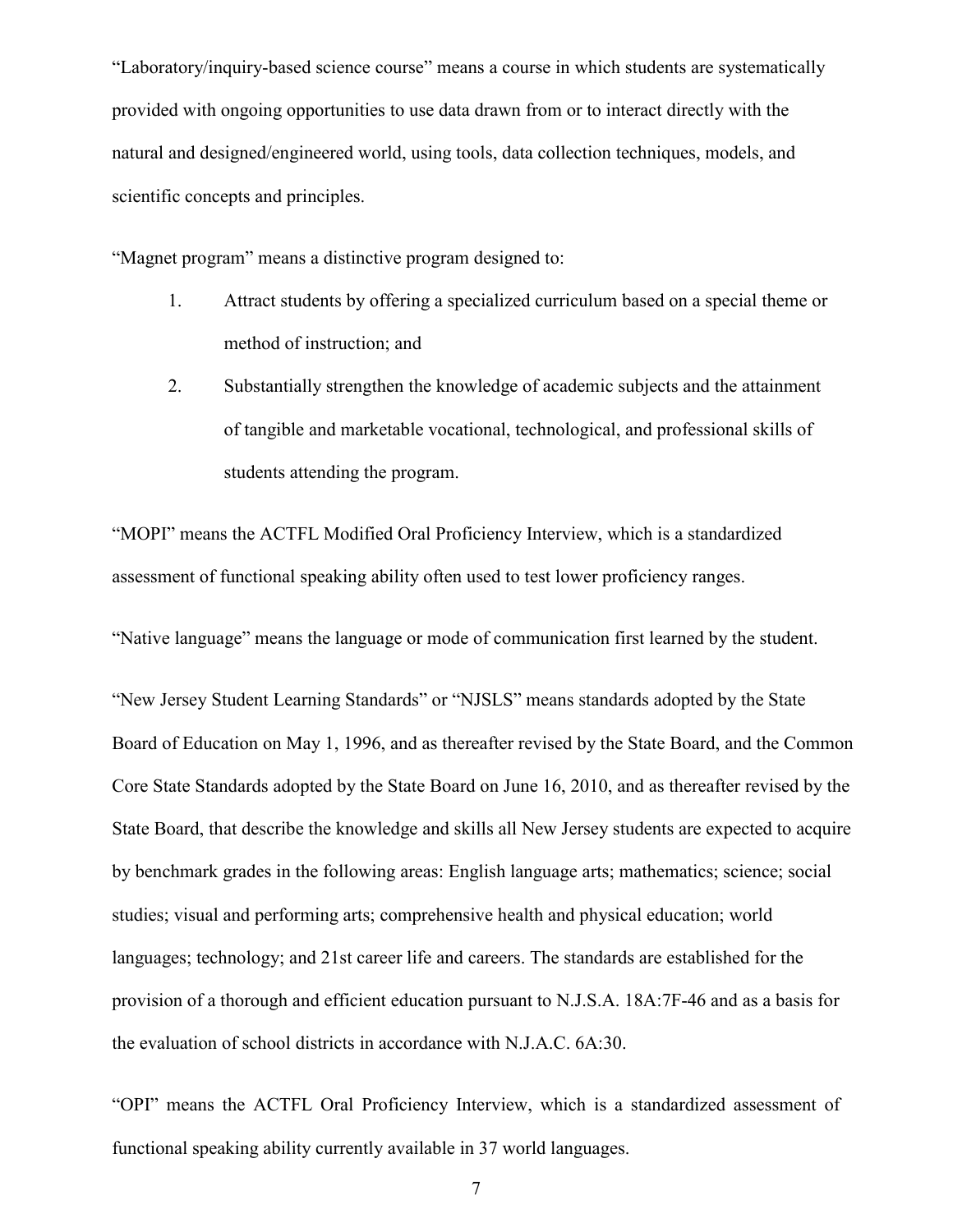"Pacing guide" means a schedule that includes aligned concepts, topics and skills related to a particular curriculum to be addressed over a defined period of time. It is not a prescriptive, lockstep set of lesson plans that impede an educator's ability to exercise flexibility in meeting students' learning needs.

"PARCC assessment" means the set of assessments designed by the Partnership for Assessment of Readiness for College and Careers that was used from the 2014-2015 through 2017-2018 school years to determine student achievement of knowledge and skills specified by the NJSLS in English language arts and mathematics.

"Performance level" means one of several categories describing student proficiency with regard to the achievement of the NJSLS.

"Personalization" means enabling students to build and strengthen relationships with peers, teachers, other staff members, families, and the community at large through multiple strategies that promote engagement and high expectations based on individual interests and aptitudes, and that are conducive to successful teaching and learning experiences.

"Personalized Student Learning Plan" means a formalized plan and process that involves students setting learning goals based on personal, academic, and career interests, beginning in the middle school grades and continuing throughout high school with the close support of adult mentors, including teachers, counselors, and parents.

"Portfolio appeals process" means an alternative assessment of proficiency for graduation established by the Commissioner, pursuant to N.J.S.A. 18A:7C-3, utilizing techniques and instruments other than PARCC English language arts (ELA) 10 or Algebra I assessments, the State graduation proficiency test, or substitute competency tests.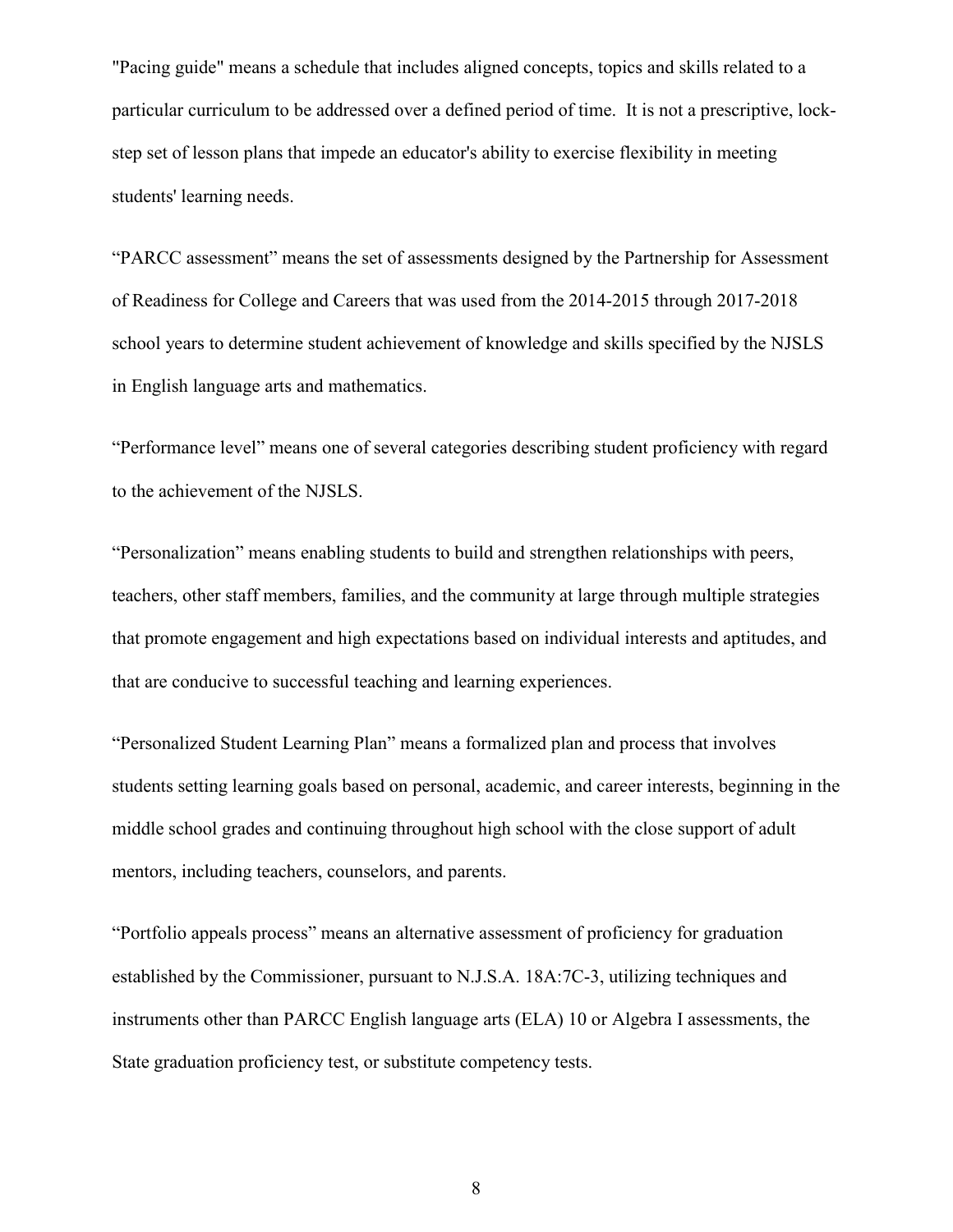"Professional development" means a comprehensive, sustained, and intensive approach to improving the effectiveness of teachers, principals, and other school personnel in raising student achievement.

"Proficient" or "proficiency" means a student-achieved score at or above the cut score, which demarks a solid understanding of the content measured by an individual section of any State assessment.

"QSAC" means the Quality Single Accountability Continuum, which is used pursuant to N.J.A.C. 6A:30 to review and evaluate school district operations.

"Rehabilitation Act" means the Federal Rehabilitation Act of 1973, 29 U.S.C. §§ 701 et seq., as amended in 1992.

"Service learning experience" means a method that allows students or participants to learn and develop through active participation in thoughtfully organized activities that are conducted in and meet the needs of a community, and that help foster civic responsibility. Service learning experiences shall be coordinated with the community and with an elementary or secondary school, institution of higher education, or community-services program; shall be integrated into and enhance the school district's academic curriculum; and shall provide structured time for students to reflect on the service experience.

"STAMP" means Standards-based Measurement of Proficiency, which is a test that is delivered, graded, and reported online, and that assesses students' language proficiency from the "Novice-Low" to the "Intermediate-Mid" benchmark levels.

"Standards support materials" means documents published by the Department that include and elaborate on the NJSLS for preschool through grade 12 education, and that may assist in the development of local curricula.

"State Board" means the New Jersey State Board of Education.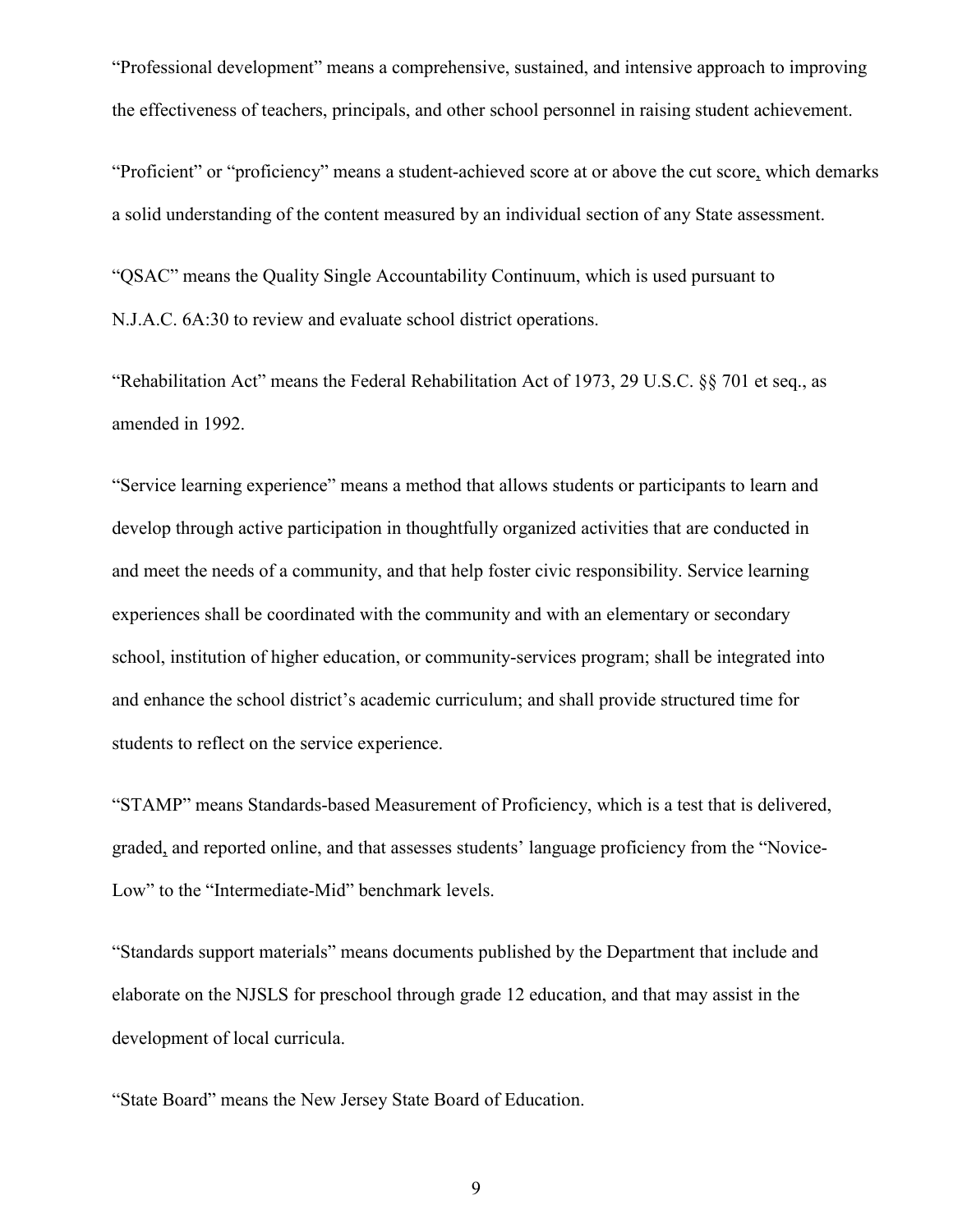"State-endorsed diploma" means a locally-issued document awarded to an exiting student indicating successful completion of high school graduation requirements.

"State graduation proficiency test" means a Statewide assessment that is aligned, at a minimum, to the New Jersey Student Learning Standards (NJSLS) for ELA 10, Algebra I, and Geometry and administered pursuant to N.J.S.A. 18A:7C-1, 2, 3, 4, 6, and 6.1. For students eligible to utilize the alternative means in accordance with N.J.A.C.  $6A:8-5.1(g)1$  to meet the graduation assessment requirement, the State graduation proficiency test shall also include the substitute competency test, which is an alternative set of third-party assessments approved by the Commissioner that may include, but are not limited to, the SAT, PSAT, ACT, ACT-Aspire, Armed Services Vocational Aptitude Battery-Armed Forces Qualifying Test (ASVAB-AFQT), or Accuplacer.

"State-issued high school diploma" means a diploma issued by the State of New Jersey.

"State Seal of Biliteracy" means the designation established pursuant to P.L. 2015, c. 303, to recognize high school graduates who have attained a high level of interpretive, interpersonal, and presentational proficiency in one or more languages in addition to English.

"Structured learning experience" means as defined in N.J.A.C. 6A:19-1.2.

"Study abroad programs" means programs that enable New Jersey students to attend a high school in another country for a semester or full academic year to acquire academic and crosscultural skills that will help them live and work in a globally interdependent world.

"Substitute competency test" means, for students in the classes of 2018 through 2022, an alternative set of third-party assessments approved by the Commissioner, including, but not limited to, the SAT, PSAT, ACT, ACT-Aspire, Armed Services Vocational Aptitude Battery-Armed Forces Qualifying Test (ASVAB-AFQT), or Accuplacer, that can be used to demonstrate competency in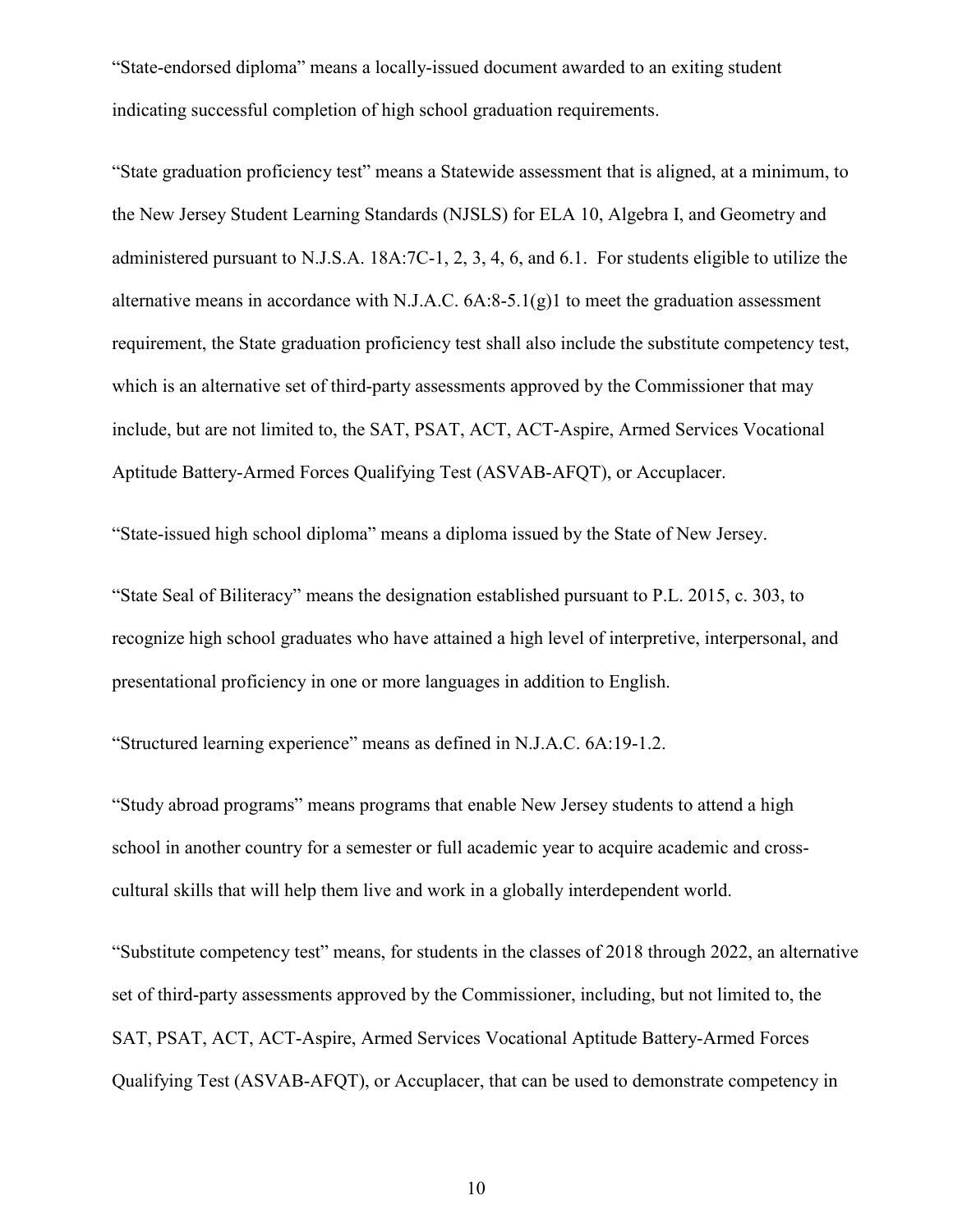the NJSLS for students who have not demonstrated proficiency on PARCC ELA 10 or Algebra I assessments or the ELA or mathematics components of the State graduation proficiency test.

"Technological literacy" means students meeting NJSLS 8.1 Educational Technology, obtained through the integration of effective educational technology practices, strategies, and tools throughout all curricular areas.

"Transcript" means a document for all students exiting the public education system that describes a student's progress toward achievement of the NJSLS and other relevant experiences and achievements.

"Twenty-first century careers" means careers and occupations that have been impacted by technological and global forces and are in an ongoing state of reinvention due to technological advances and e-commerce.

"Twenty-first century themes and skills" means themes such as global awareness; financial, economic, business, and entrepreneurial literacy; civic literacy; health literacy; learning and innovation skills, including creativity and innovation, critical thinking and problem solving, and communication and collaboration; information, media, and technology skills; and life and career skills, including flexibility and adaptability, initiative and self-direction, social and cross-cultural skills, productivity and accountability, and leadership and responsibility.

## **Subchapter 2. The New Jersey Student Learning Standards**

### <span id="page-11-1"></span><span id="page-11-0"></span>**6A:8-2.1 Authority for educational goals and standards**

(a) The State Board of Education is responsible for establishing State educational goals and standards according to P.L. 1990, c. 52, P.L. 1991, c. 3, and P.L. 1991, c. 62.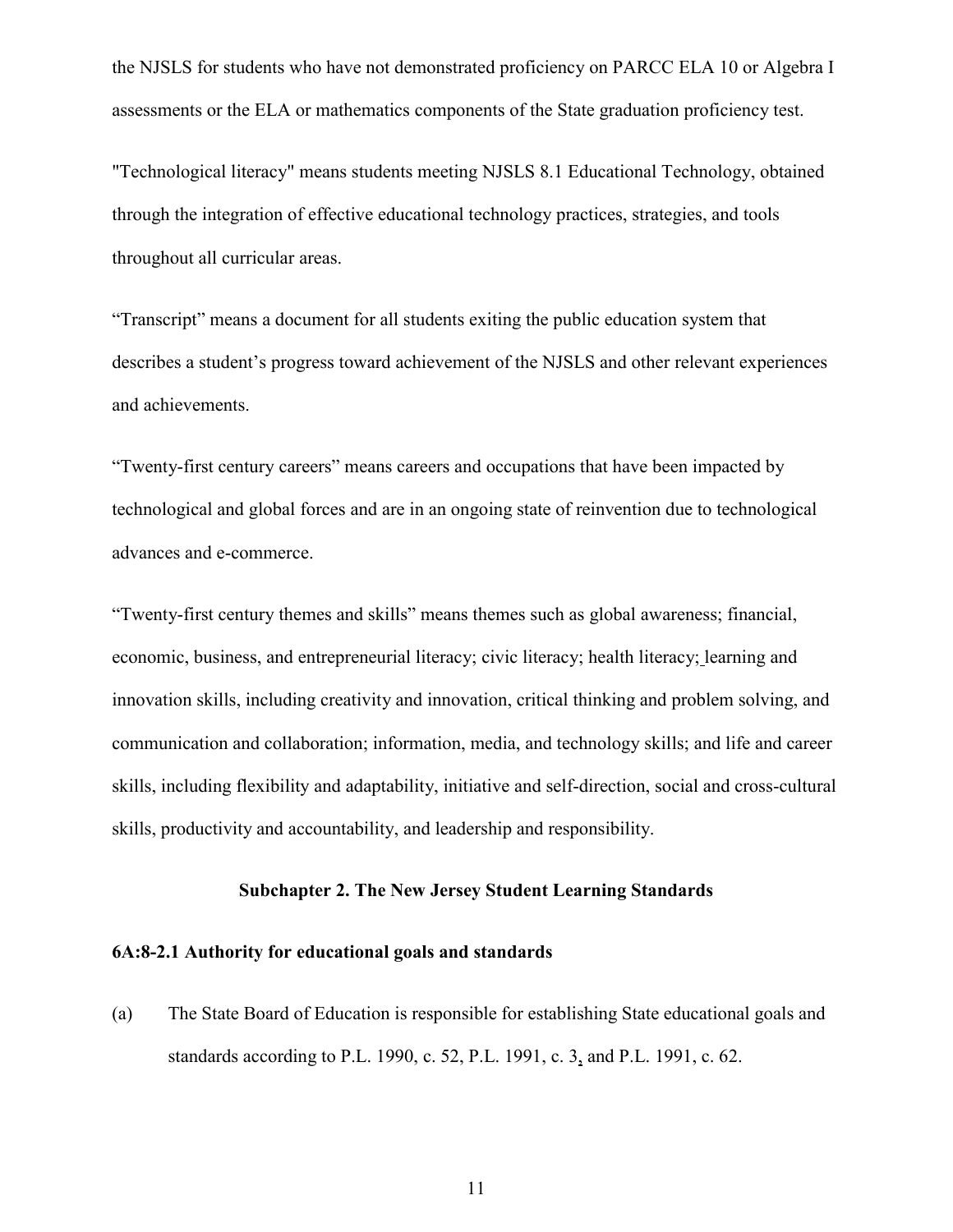- 1. In June 2009, the State Board adopted revised CCCS and associated indicators in visual and performing arts, comprehensive health and physical education, science, technology, 21st century life and careers, and world languages.
- 2. In September 2009, the State Board adopted revised CCCS and associated indicators in social studies.
- 3. In June 2010, the State Board adopted revised CCCS and associated indicators reflecting the Common Core State Standards for English language arts and mathematics.
- 4. The State Board on or before May 2008 initiated a review and readoption process for the CCCS and the Preschool Teaching and Learning Expectations: Standards of Quality. The process will be repeated every five years thereafter, based on recommendations by the Commissioner according to the following procedure:
	- i. The Commissioner shall convene an advisory panel of public school educators, higher education representatives, business representatives, and other citizens, to review and, if necessary, to recommend modifications to the NJSLS and the associated indicators within a scheduled period of time established by the Commissioner.
	- ii. The Commissioner shall present to the State Board for consideration at a public meeting any recommended revision(s) to the NJSLS and the associated indicators.
	- iii. Advanced notice(s) of the State Board meeting at which the recommended NJSLS will be considered shall be published in the New Jersey Register.
	- iv. The State Board will conduct public hearings on the Commissioner's recommendations at dates, times, and locations announced in the New Jersey Register.
	- v. Upon State Board adoption, the Commissioner shall publish and distribute to district boards of education and the general public the revised NJSLS.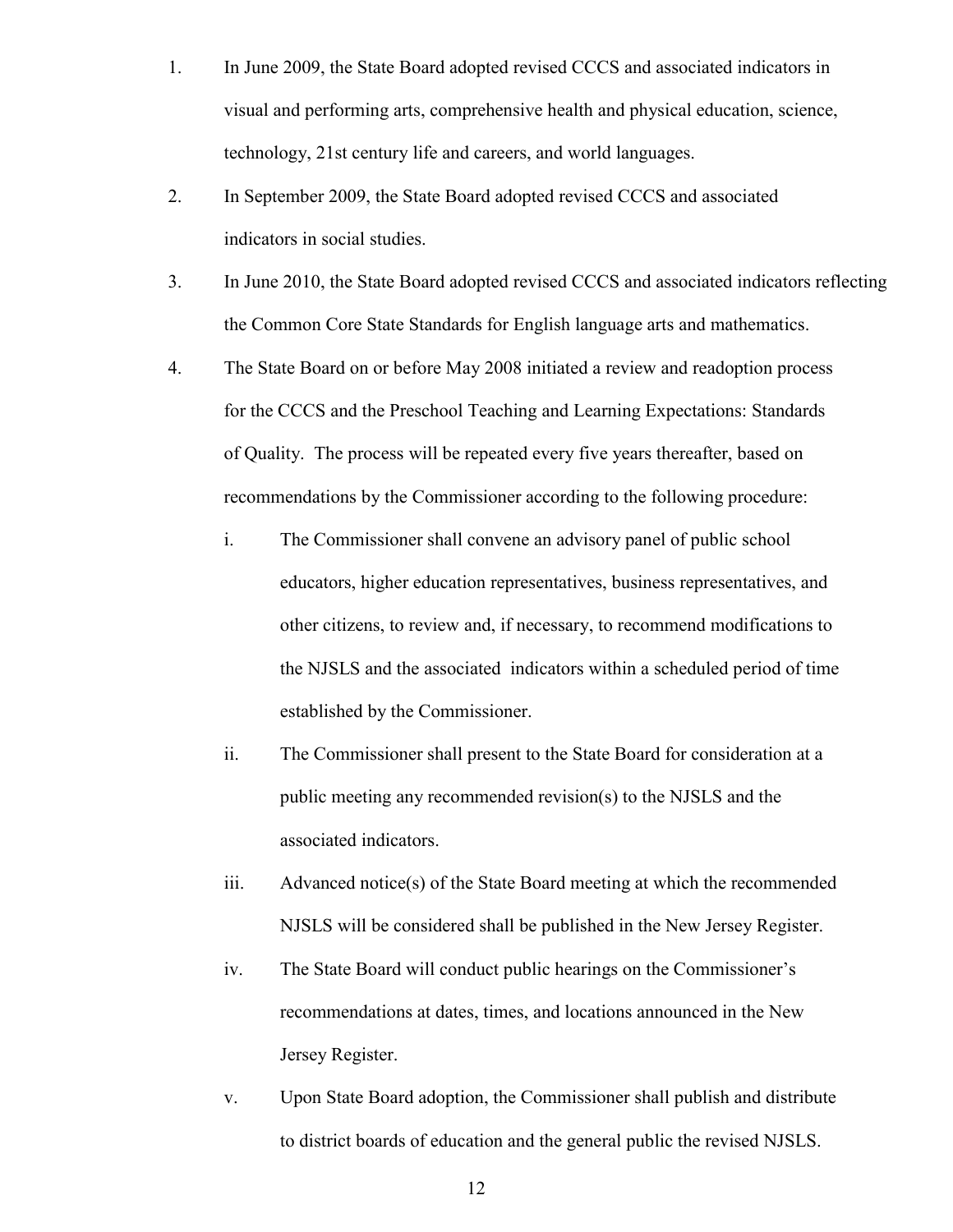### <span id="page-13-0"></span>**6A:8-2.2 Authority for the State Plan for Career and Technical Education**

- (a) The State Board shall serve as required by P.L. 109-270 and designated by N.J.S.A. 18A:59-5 as the sole agency responsible for the administration of the State Plan for Career and Technical Education and the legally constituted State Board for Career and Technical Education.
- (b) The State Board will be guided by the NJSLS and, particularly, Standard 8: Technology and Standard 9: 21st Century Life and Careers, in developing the State Plan for Career and Technical Education required under P.L. 109-270.

#### <span id="page-13-1"></span>**Subchapter 3. Implementation of The New Jersey Student Learning Standards**

#### <span id="page-13-2"></span>**6A:8-3.1 Curriculum and instruction**

- (a) District boards of education shall ensure that curriculum and instruction are designed and delivered in such a way that all students are able to demonstrate the knowledge and skills specified by the NJSLS and shall ensure that appropriate instructional adaptations are designed and delivered for students with disabilities, for ELLs, for students enrolled in alternative education programs, and for students who are gifted and talented.
	- 1. The Department shall provide district boards of education with Standards support materials that suggest a variety of activities and strategies that may assist in the development of local curricula aligned with the NJSLS.
	- 2. District boards of education shall encourage the active involvement of representatives from the community, business, industry, labor, and higher education in the development of educational programs aligned with the NJSLS.
	- 3. District boards of education shall be responsible for assessing and publicly reporting on the progress of all students in developing the knowledge and skills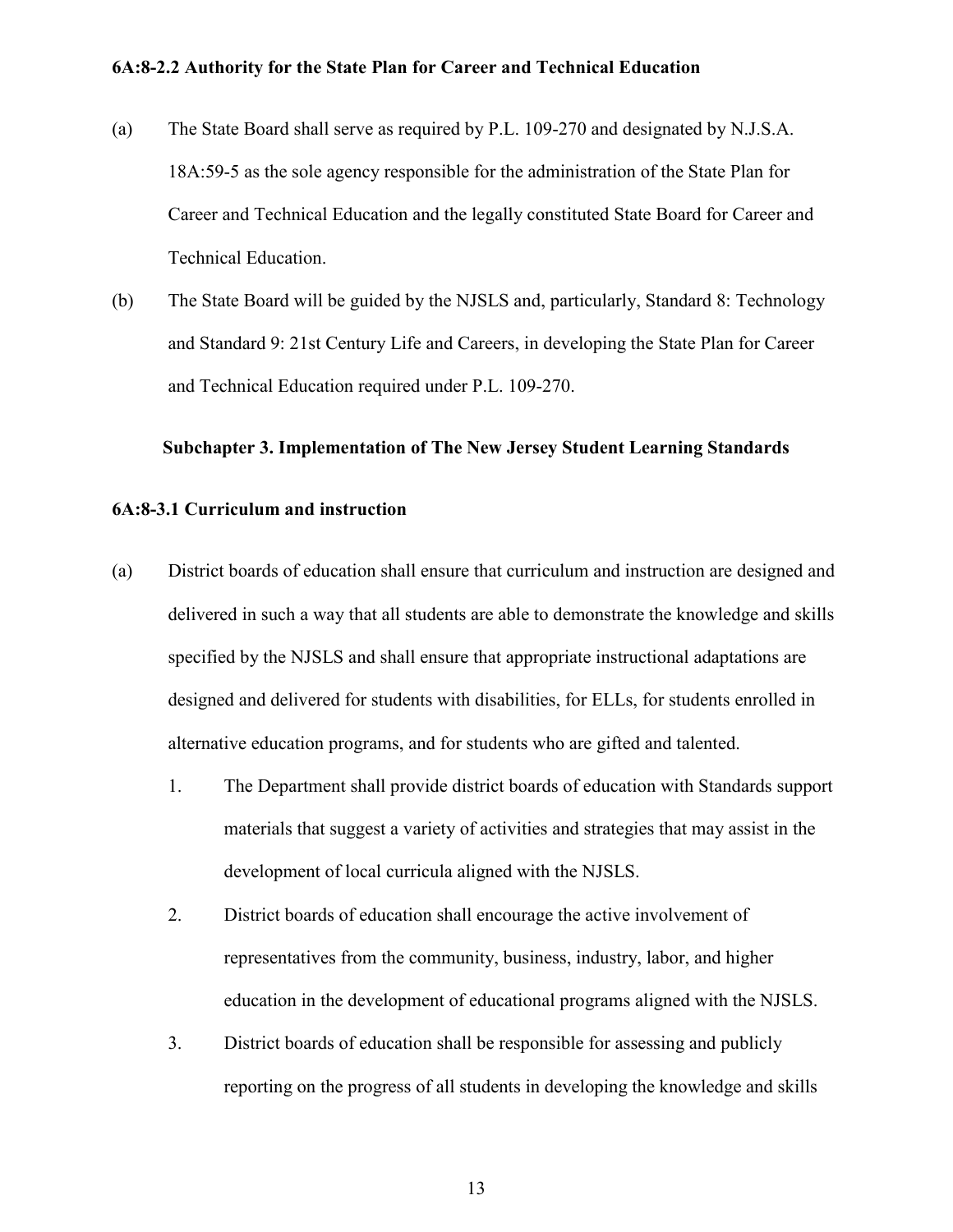specified by the NJSLS, including civics, financial literacy, and all content areas not currently included in the Statewide assessment program.

- 4. District boards of education shall provide all students with disabilities an educational program aligned with the NJSLS, as well as the required individualized accommodations, instructional adaptations, and/or modifications as specified in a student's IEP or 504 plan.
- 5. District boards of education shall be responsible for identifying gifted and talented students and shall provide them with appropriate instructional adaptations and services.
	- i. District boards of education shall make provisions for an ongoing K-12 identification process for gifted and talented students that includes multiple measures.
	- ii. District boards of education shall provide appropriate kindergarten-throughgrade-12 (K-12) educational services for gifted and talented students.
	- iii. District boards of education shall develop appropriate curricular and instructional modifications used for gifted and talented students indicating content, process, products, and learning environment.
	- iv. District boards of education shall take into consideration the Pre-K–Grade 12 Gifted Programming Standards of the National Association for Gifted Children in developing programs for gifted and talented students.
- 6. District boards of education shall actively assist and support professional development for teachers, educational services staff, and school leaders, including their efforts to meet mandatory professional development requirements specified in N.J.A.C. 6A:9C-3.
	- i. District boards of education shall facilitate the development and implementation by school leaders of professional growth plans aligned with the requirements set forth at N.J.A.C. 6A:9C.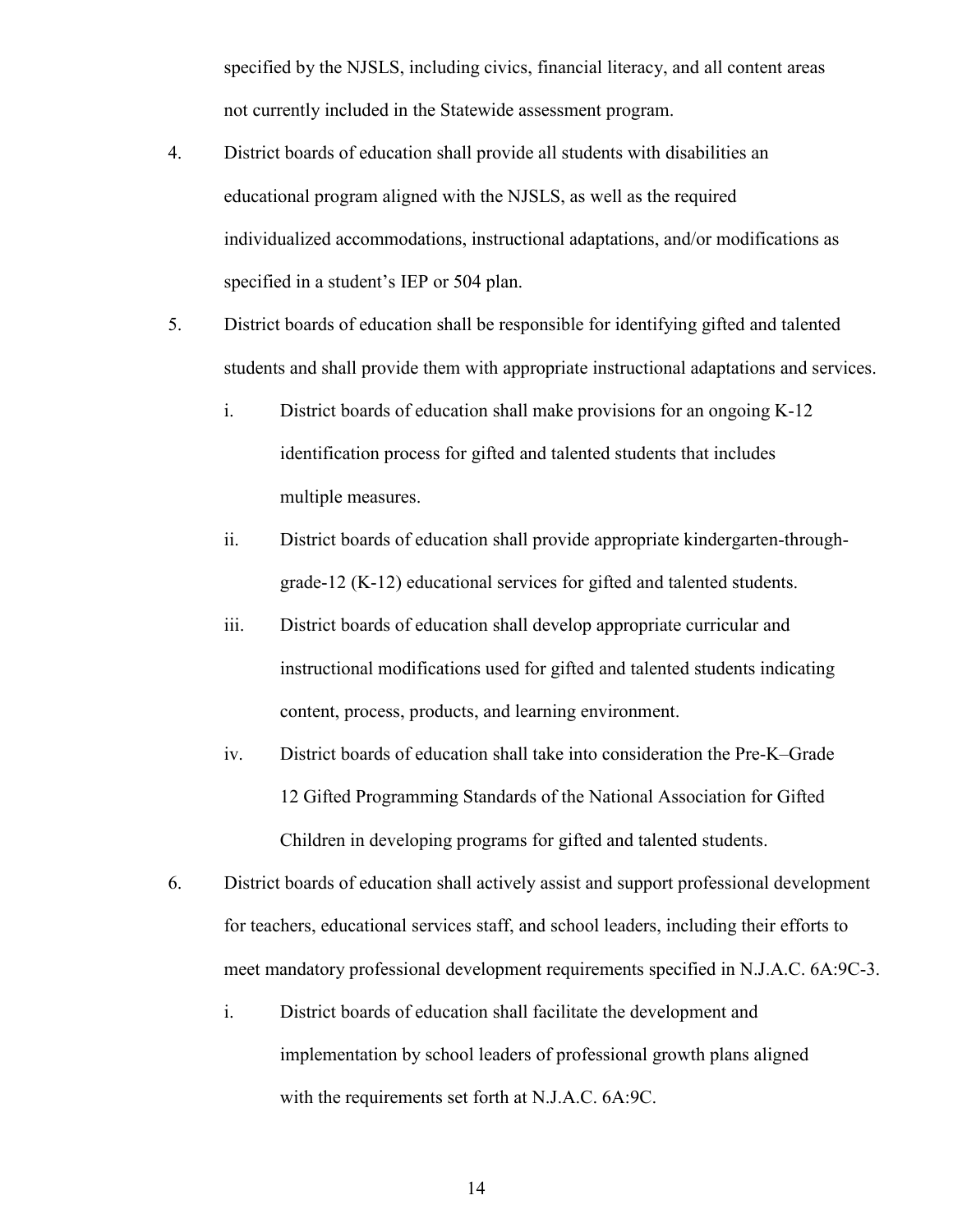- 7. District boards of education shall be responsible for developing for ELLs English language assistance programs that are aligned to the NJSLS and the English language development standards.
- (b) District boards of education shall be responsible for the delivery of educational programs at the elementary and secondary levels using a coherent sequence of activities to prepare all students for college and careers upon their graduation. Examples of such programs include, but are not limited to, academic programs, career and technical education programs, and/or magnet programs.
	- 1. District boards of education shall implement educational programs that prepare all students for success in college and careers, including the kindergarten through grade eight development of academic skills integral to success in high school courses.
	- 2. District boards of education of school districts that include students in at least two of the grades from six through 12 shall develop opportunities for personalization that strengthen relationships among students, teachers, staff members, families, and the larger community for students in grades six through 12.
- (c) District boards of education shall be responsible for the review and continuous improvement of curriculum and instruction based upon changes in knowledge, technology, assessment results, and modifications to the NJSLS, according to N.J.A.C. 6A:8-2.
	- 1. District boards of education shall include interdisciplinary connections throughout the K-12 curriculum.
	- 2. District boards of education shall integrate into the curriculum 21st century themes and skills.
	- 3. District boards of education shall provide the time and resources to develop, review, and enhance inter-disciplinary connections, supportive curricula, and instructional tools for helping students acquire required knowledge and skills. The tools include, but are not limited to: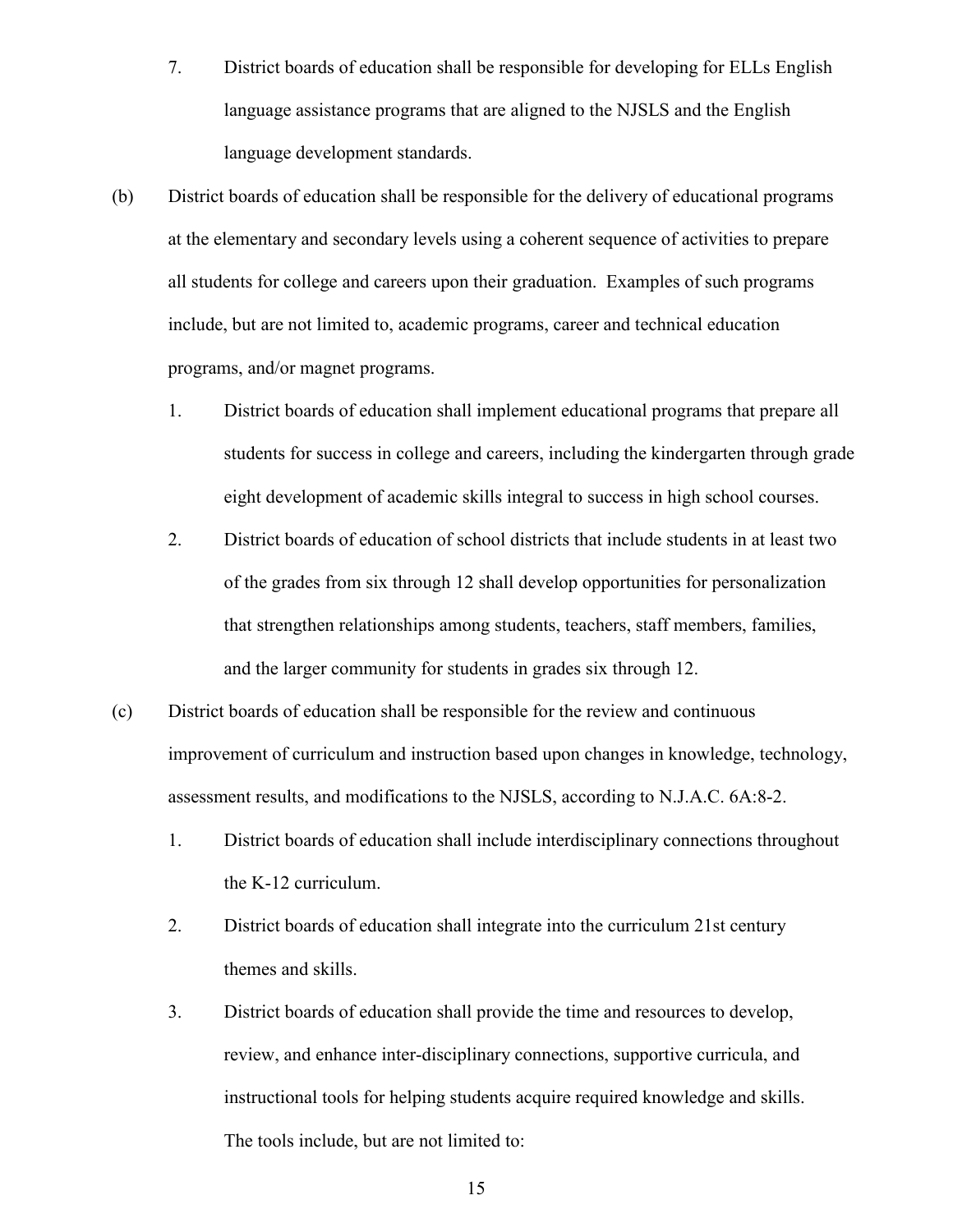- i. A pacing guide;
- ii. A list of core instructional materials, including various levels of texts at each grade level;
- iii. Benchmark assessments; and
- iv. Modifications for special education students, for ELLs in accordance with N.J.A.C. 6A:15, for students at risk of school failure, and for gifted students.
- (d) District boards of education shall establish procedures whereby any student whose parent or guardian presents to the school principal a signed statement that any or part of the instruction in health, family life education, or sex education is in conflict with his or her conscience or sincerely held moral or religious beliefs shall be excused from that part of the course where such instruction is being given and, pursuant to N.J.S.A. 18A:35-4.7, no penalties shall result.

#### <span id="page-16-0"></span>**6A:8-3.2 Career education and counseling**

- (a) The Department shall conduct a pilot project and evaluation of Personalized Student Learning Plans beginning in the 2009-2010 school year.
- (b) In fulfillment of the NJSLS, district boards of education shall develop and implement a comprehensive and developmental system for the delivery of guidance and academic counseling for all students to facilitate career awareness, exploration, and preparation. The system shall:
	- 1. Be linked to the NJSLS;
	- 2. Take into consideration the American School Counselor Association's National Standards for School Counseling Programs;
	- 3. Be infused throughout the K-12 curriculum as appropriate for all students;
	- 4. Be supported by professional development programs;
	- 5. Provide developmental career guidance and academic counseling, linked to the NJSLS, designed to: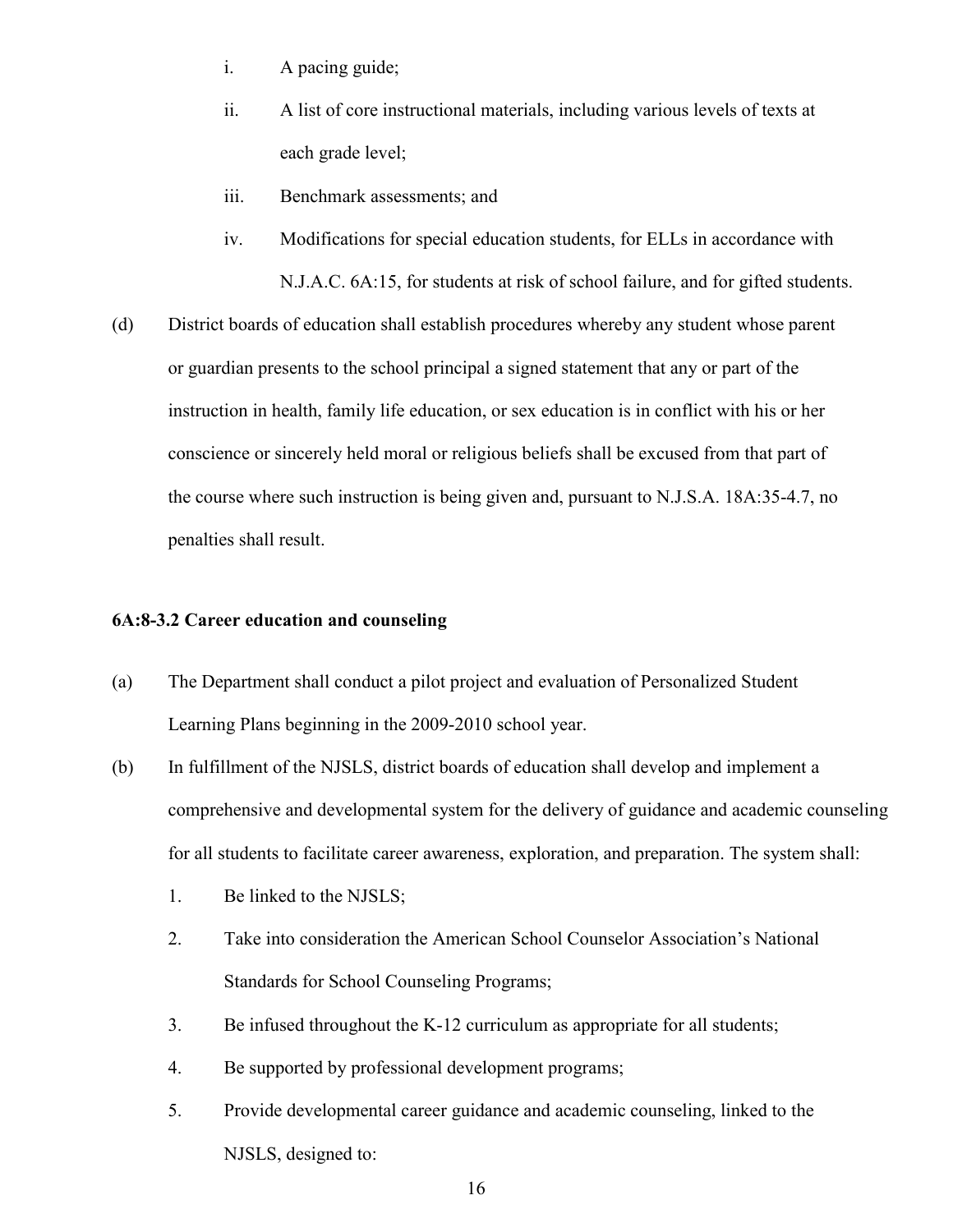- i. Assist students in making and implementing informed educational and career choices, including opportunities to change career focus;
- ii. Support students' academic attainment, career development, and personal/social development;
- iii. Develop students' understanding of the relationships among academic attainment, career development, and personal/social development; and
- iv. Encourage students to create and maintain portfolios consisting of student accomplishments including academic and career-oriented work samples that reflect achievement of the NJSLS; and
- 6. Allow district boards of education to select the delivery format, which may include:
	- i. An integrated curriculum that is based on NJSLS 9.1 through 9.4 and provides students the opportunity to acquire information about their career interests and/or take advanced courses linked to their career interests; and/or
	- ii. Specialized programs that reflect the needs of students and the community.
- (c) For students with disabilities beginning at age 14, or younger if determined appropriate by the IEP team, district boards of education shall ensure that career guidance and academic counseling are coordinated with transition services provided in accordance with N.J.A.C. 6A:14-3.7.
- (d) District boards of education, in fulfillment of the NJSLS, shall develop and implement curriculum and instructional methods that:
	- 1. Include the integration of technological literacy, consistent with the NJSLS;
	- 2. Provide all students with an understanding of the career applications of knowledge and skills learned in the classroom; and
	- 3. Provide all students with opportunities to apply knowledge and skills learned in the classroom to real or simulated career challenges.
- (e) District boards of education, in fulfillment of the NJSLS, shall develop and implement for all students a system of career development activities that: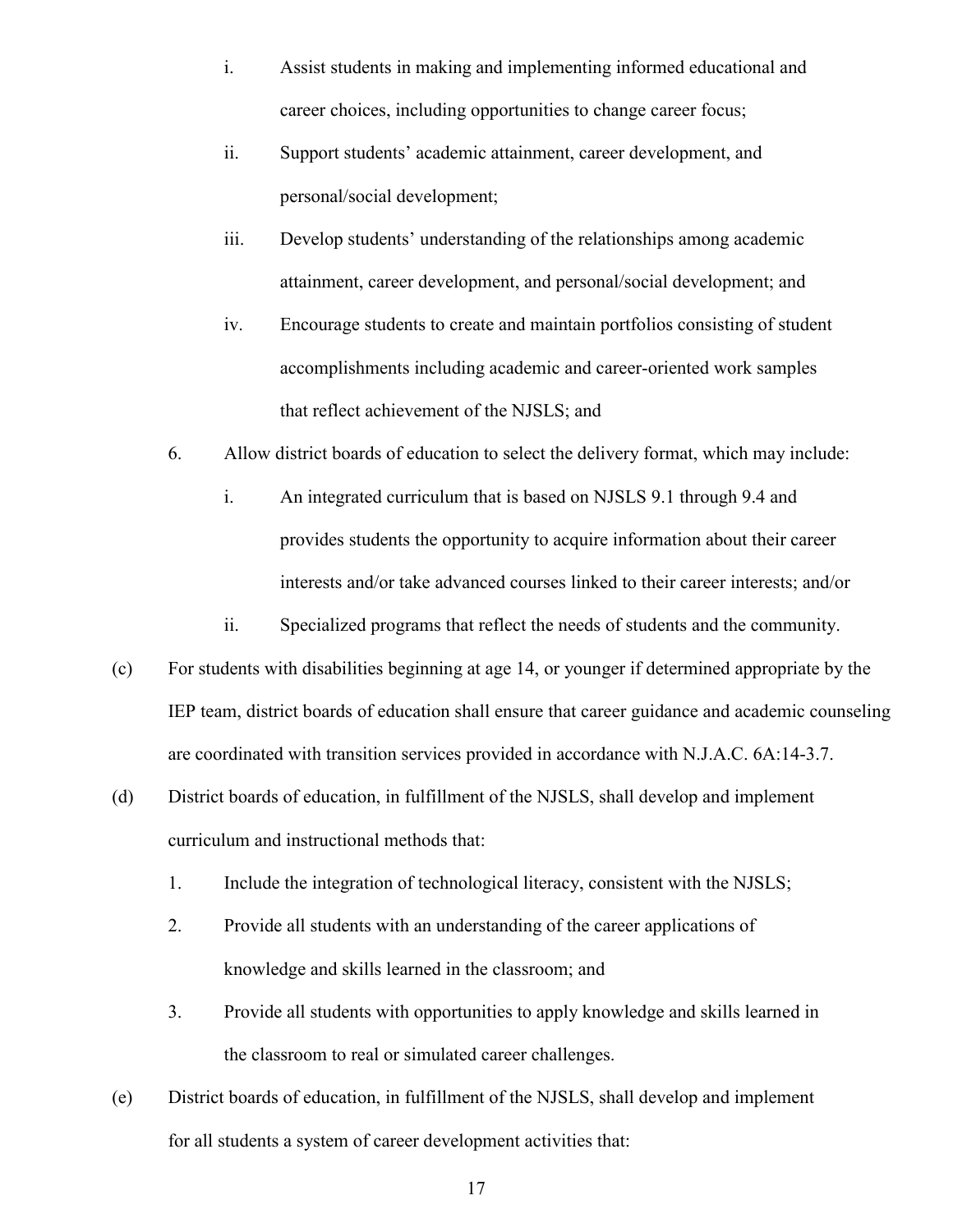- 1. Offers all students the opportunity to more fully explore career interests within one or more of the Career Clusters identified in the Career and Technical Education Programs and Standards rules at N.J.A.C. 6A:19, that are linked to NJSLS and measured by the Statewide assessment system according to N.J.A.C. 6A:8-4;
- 2. Allows district boards of education to select the appropriate format for offering career-development activities based on district resources, community needs, and student interest;
- 3. Allows district boards of education to select the delivery format that may include:
	- i. An integrated curriculum, based on the NJSLS, that provides students the opportunity to acquire information about their career interests and/or take advanced courses linked to their career interests; or
	- ii. Specialized programs that reflect the needs of students and the community; and
- 4. Instills the concept of the need for continuous learning throughout one's life.
- (f) District boards of education shall offer all high school students opportunities to more actively explore career interests by participating in structured learning experiences linked to the NJSLS.
	- 1. Structured learning experiences should give students opportunities to demonstrate and apply a high level of academic attainment and to develop career and personal/social goals.
	- 2. Interested students may voluntarily select structured learning experiences that are:
		- i. Co-curricular or extra-curricular activities; and
		- ii. Taking place within the school district, at a work site, or in the community in accordance with N.J.A.C. 6A:19-6.4.
	- 3. District boards of education shall ensure students participating in schoolsponsored, paid, or unpaid external structured learning experiences:
		- i. Are supervised by school personnel in accordance with N.J.A.C. 6A:9B-11.19 through 11.22; and
		- ii. Conform to Federal and State law.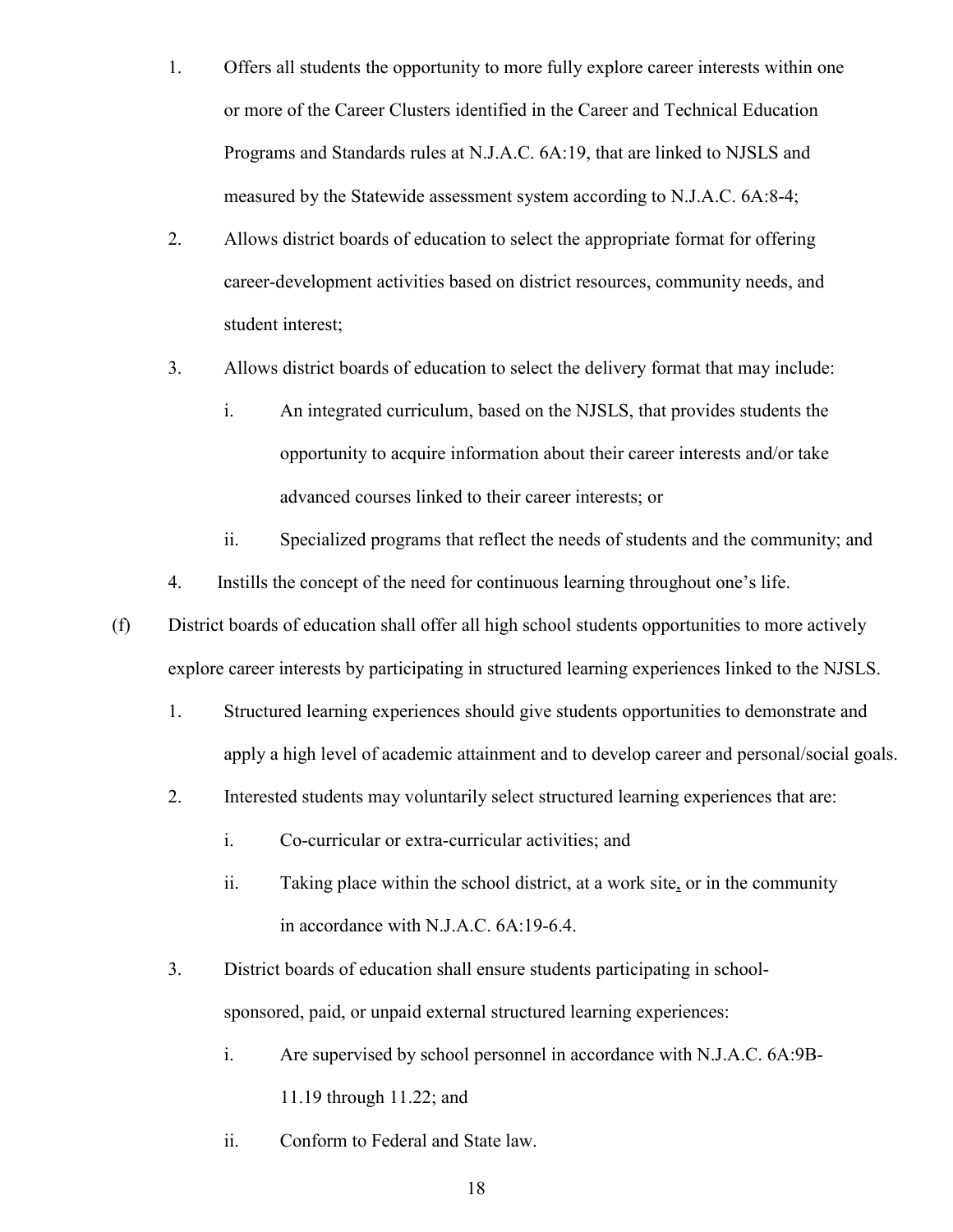#### <span id="page-19-0"></span>**6A:8-3.3 Enrollment in college courses**

- (a) District boards of education, pursuant to N.J.S.A. 18A:61C-1, shall make reasonable efforts to increase the availability of college-level instruction for high school students through courses offered by institutions of higher education at their campuses and in high schools. The credits shall be accepted at all public New Jersey higher education institutions pursuant to N.J.S.A. 18A:61C-8.
- (b) District boards of education shall determine the eligibility of students to participate in college courses.
- (c) District boards of education and partner colleges shall ensure that college courses offered to high school students are:
	- 1. Equivalent to those offered to regularly admitted college students; and
	- 2. Accepted toward both college degree and high school graduation requirements.
- (d) District boards of education and partner colleges shall ensure that college courses for high school students are taught by college faculty with academic rank. Adjunct faculty and members of the district staff who have a minimum of a master's degree may also be included.

#### **Subchapter 4. Implementation of The Statewide Assessment System**

#### <span id="page-19-2"></span><span id="page-19-1"></span>**6A:8-4.1 Statewide assessment system**

- (a) The Commissioner, in accordance with N.J.S.A. 18A:7C-1 et seq., and 18A:7E-2 and 3, may implement assessment of student achievement in the State's public schools in any grade(s) and by such assessments as he or she deems appropriate. The Commissioner shall report to the State Board the results of such assessments.
- (b) The Commissioner shall implement a system and related schedule of Statewide assessments to evaluate student achievement of the NJSLS.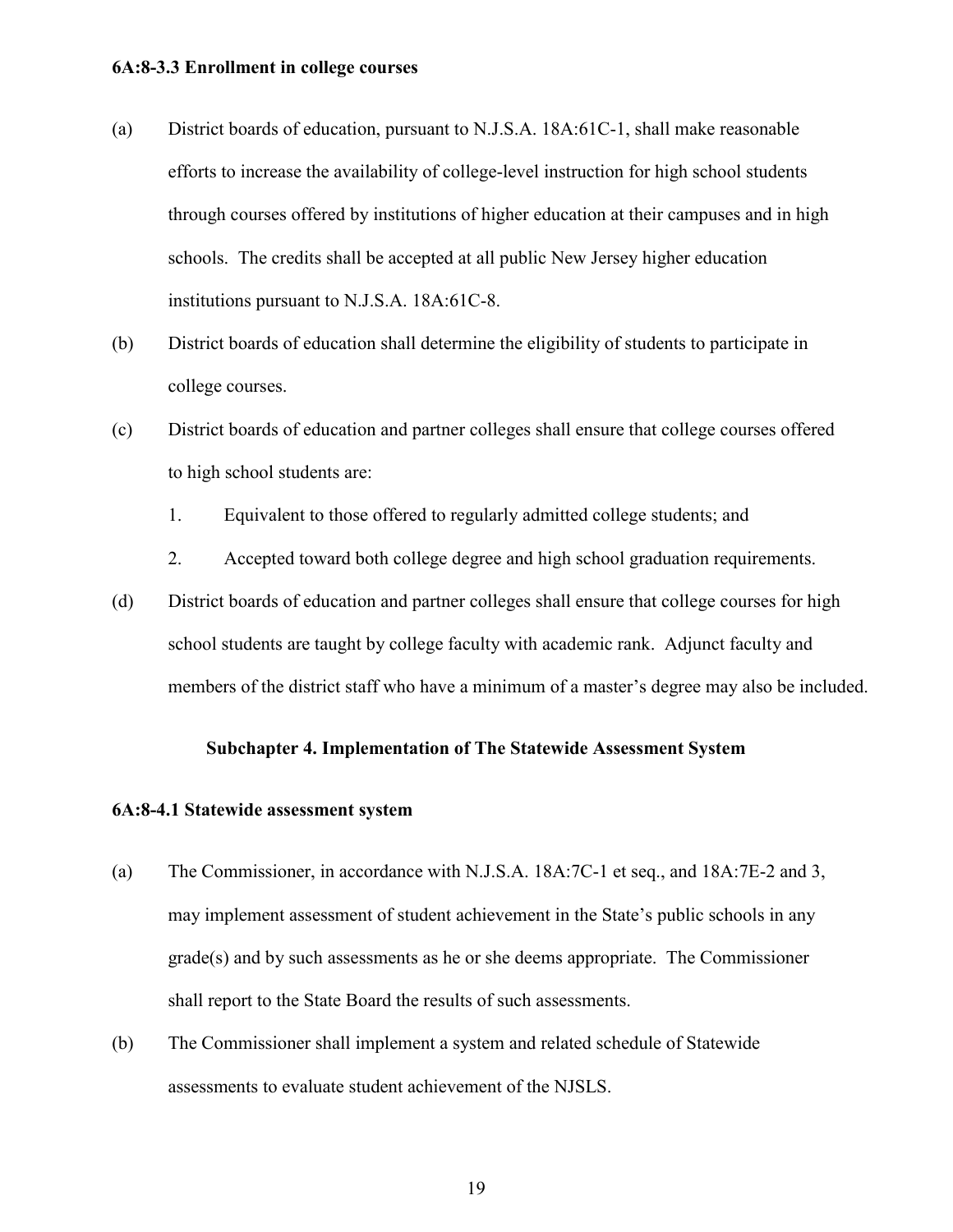- 1. The Commissioner, with the approval of the State Board, shall define the scope and level of student performance on Statewide assessments that demonstrate thorough understanding of the knowledge and skills delineated by the NJSLS at grade levels three through 12.
- 2. After consultation with the Commissioner, the State Board shall establish by resolution uniform Statewide criteria defining adequate school district progress toward meeting the NJSLS.
- (c) District boards of education shall, according to a schedule prescribed by the Commissioner, administer the applicable Statewide assessments, including the following major components: the elementary assessment component for grades three through five; the middle school assessment component for grades six through eight, the high school assessment component, and the alternative State assessment for students with disabilities and provide notification to each student entering grades three through 12 of the Statewide assessment schedule.
	- 1. The Department shall implement the elementary component of the Statewide assessment of the NJSLS consisting of the following:
		- i. Continued administration of mathematics and English language arts in grades three, four, and five, and of science in grade five.
	- 2. The Department shall implement the middle school component of the Statewide assessment of the NJSLS consisting of the following:
		- i. Continued administration of mathematics and English language arts in grades six, seven, and eight, and of science in grade eight.
	- 3. The Department shall implement a high school component of the Statewide assessment of the NJSLS consisting of, at a minimum, English language arts, mathematics, and science, in accordance with State and Federal law.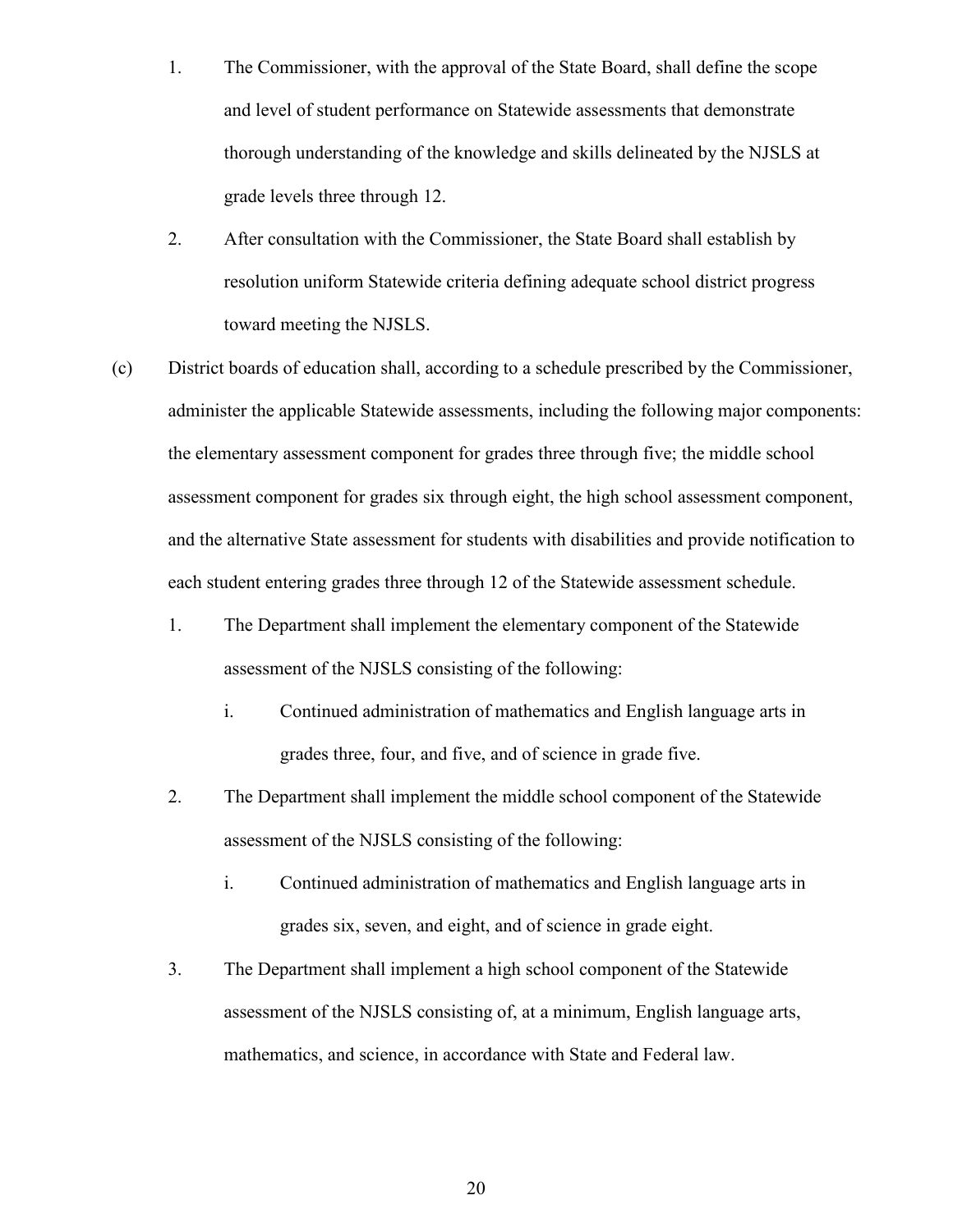- (d) Pursuant to (b) and (c) above, all students at grade levels three through 12, and at any other grade(s) designated by the Commissioner pursuant to (a) above, shall take all appropriate Statewide assessments as scheduled.
	- 1. District boards of education shall provide all appropriate accommodations or modifications to the Statewide assessment system as specified by the Department for ELLs and students with disabilities as defined at N.J.A.C. 6A:14-1.3 or eligible under Section 504 of the Rehabilitation Act as specified in a student's IEP or 504 plan.
		- i. District boards of education may administer the Statewide assessments in mathematics to ELLs in their native language, when available, and/or English.
		- ii. District boards of education shall have the option for a first-year ELL of substituting a Department-approved language proficiency test only for the English language arts component of the Statewide assessment, when the student has entered the United States after June 1 of the calendar year prior to the test administration.
	- 2. District boards of education shall ensure students with disabilities as defined in N.J.A.C. 6A:14-1.3 participate in Statewide assessments in accordance with N.J.A.C. 6A:14-4.10.
	- 3. At specific times prescribed by the Commissioner, district boards of education shall administer the alternative State assessment for students with disabilities to students with severe disabilities who cannot participate in other assessments due to the severity of their disabilities.
		- i. The Department shall implement the alternative State assessment for students with disabilities according to the schedules at (c)1, 2, and 3 above.
		- ii. The alternative State assessment for students with disabilities measures the progress of students who have been determined eligible for the alternative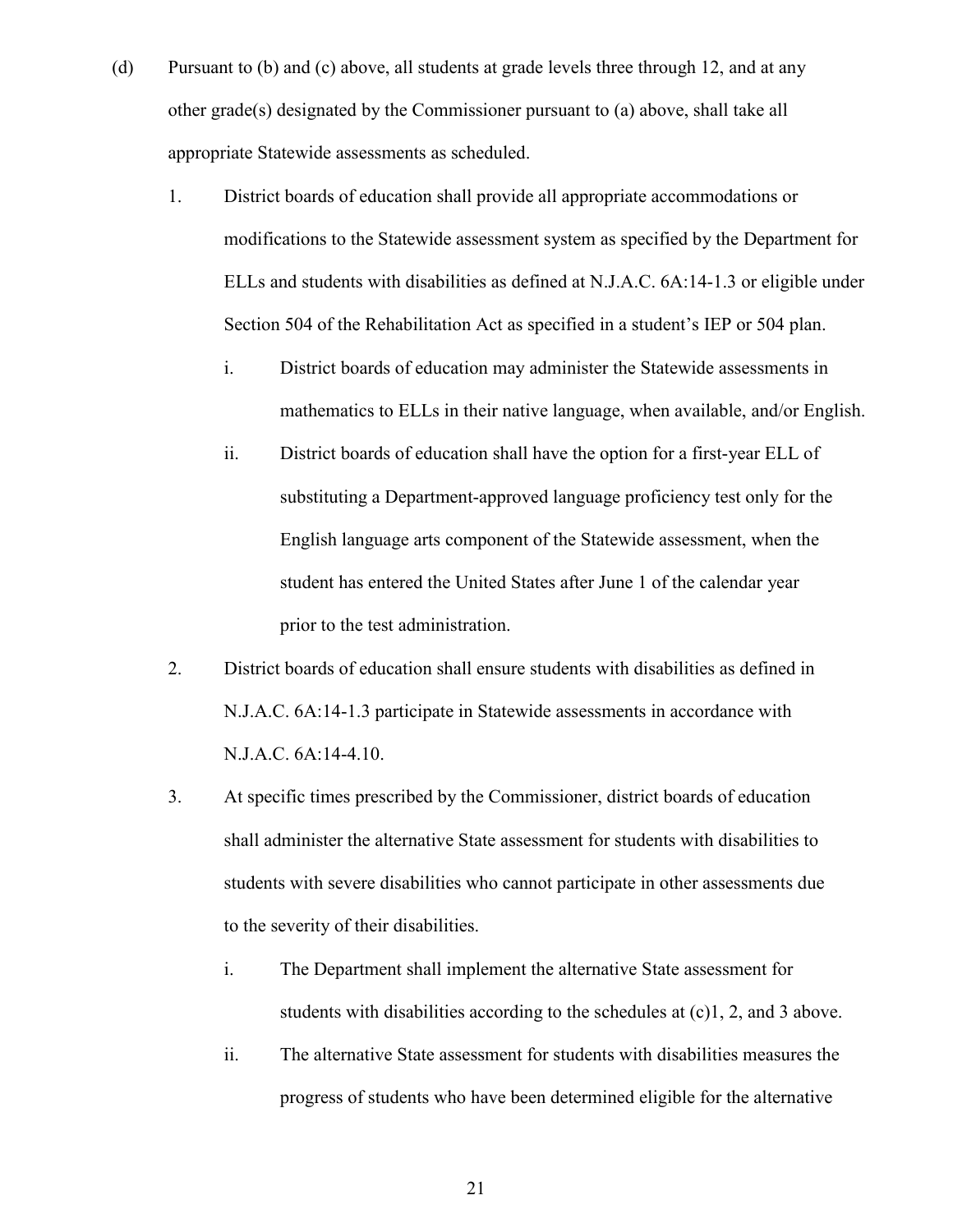State assessment for students with disabilities by the IEP team in accordance with N.J.A.C. 6A:14-4.10.

- iii. The Department shall also implement an approved English language proficiency assessment to measure the progress in English language proficiency of ELLs with an IEP who have been determined eligible by the IEP team for an alternative Department-approved English language proficiency assessment for students with disabilities.
- 4. District boards of education shall implement alternative ways for students to demonstrate graduation proficiency in accordance with N.J.A.C. 6A:8-5.1(a)6, (f),  $(g)$ ,  $(h)$ , or  $(i)$ , as applicable.
- (e) District boards of education shall be responsible for ensuring the security of all components of the Statewide assessment system that are administered within the school district.

## <span id="page-22-0"></span>**6A:8-4.2 Documentation of student achievement**

- (a) After each test administration, the Department shall provide to chief school administrators the following:
	- 1. Rosters of student performance in each content area;
	- 2. Individual student reports; and
	- 3. School and school district summary data, including school and school district means, numbers tested, and percent achieving at each performance level. The school district summary data shall be aggregated and disaggregated, and school summary data shall be disaggregated, for students with disabilities as defined by N.J.A.C. 6A:14-1.3 and for ELLs.
- (b) District boards of education shall transmit within 10 business days any official records, including transcripts, of students who transfer to other school districts or institutions.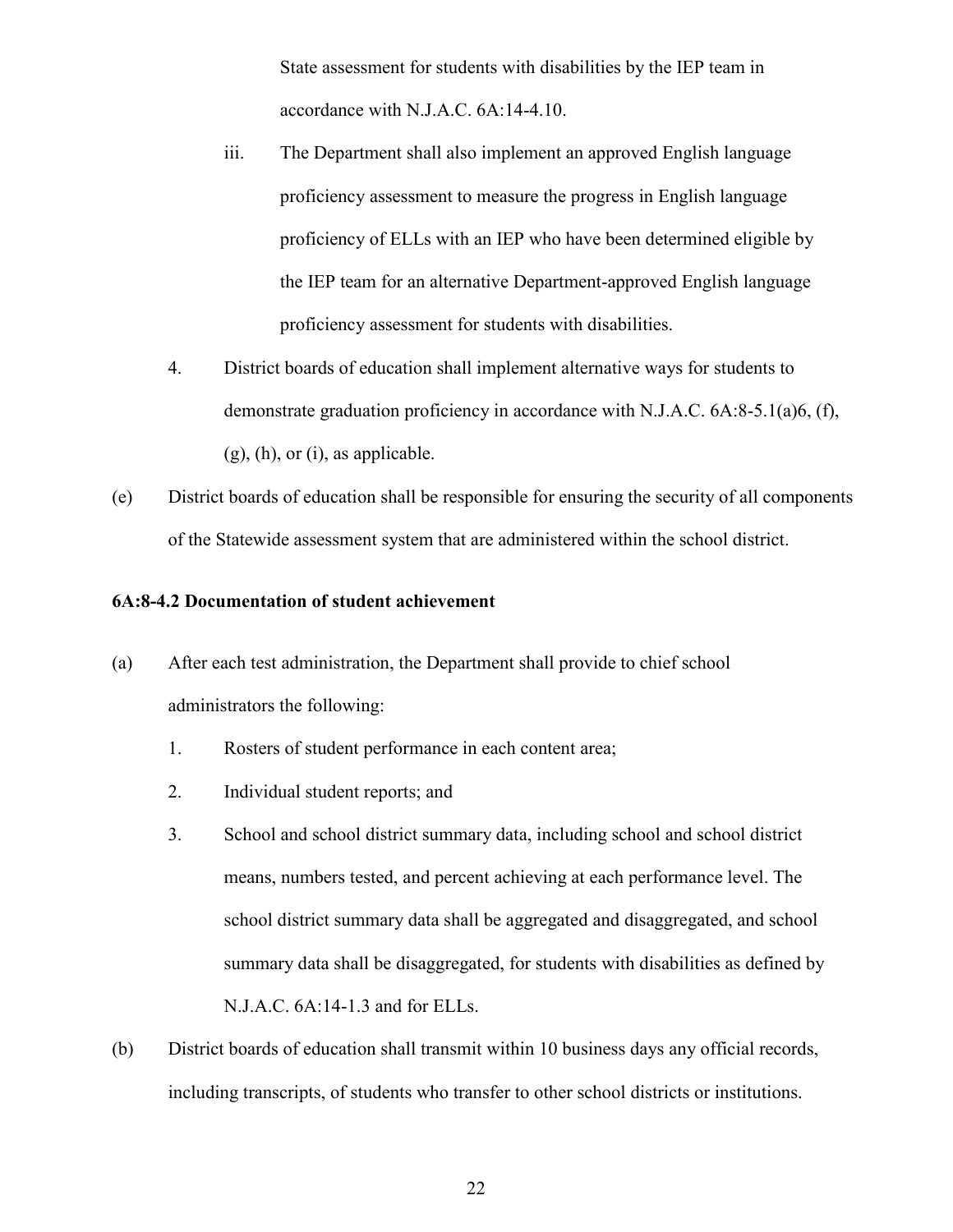- (c) District boards of education shall maintain an accurate record of each student's performance on Statewide assessments.
- (d) District boards of education shall maintain for every student a ninth-grade-throughgraduation transcript that contains the following, as available:
	- 1. Results of all applicable State assessments, including assessments that satisfy graduation requirements set forth at N.J.A.C. 6A:8-5.1(a)6;
	- 2. Results of any English language proficiency assessments according to N.J.A.C. 6A:8-5.1(h);
	- 3. Evidence of instructional experience and performance in the NJSLS;
	- 4. Evidence of technological literacy;
	- 5. Evidence of career education instructional experiences and career development activities;
	- 6. Evidence of State-issued occupational licenses and credentials, industryrecognized occupational credentials, and/or technical skill assessments for students enrolled in Department-approved career and technical education programs pursuant to N.J.A.C. 6A:19-3.2; and
	- 7. Any other information deemed appropriate by the district board of education.

# <span id="page-23-0"></span>**6A:8-4.3 Accountability**

- (a) Chief school administrators shall report final results of annual assessments to district boards of education and members of the public at a public meeting within 60 days of receipt of information from the Department.
- (b) Chief school administrators shall provide educators, parents, and students with the results of annual assessments as required under N.J.A.C. 6A:8-4.2(a), within 30 days of receipt of information from the Department.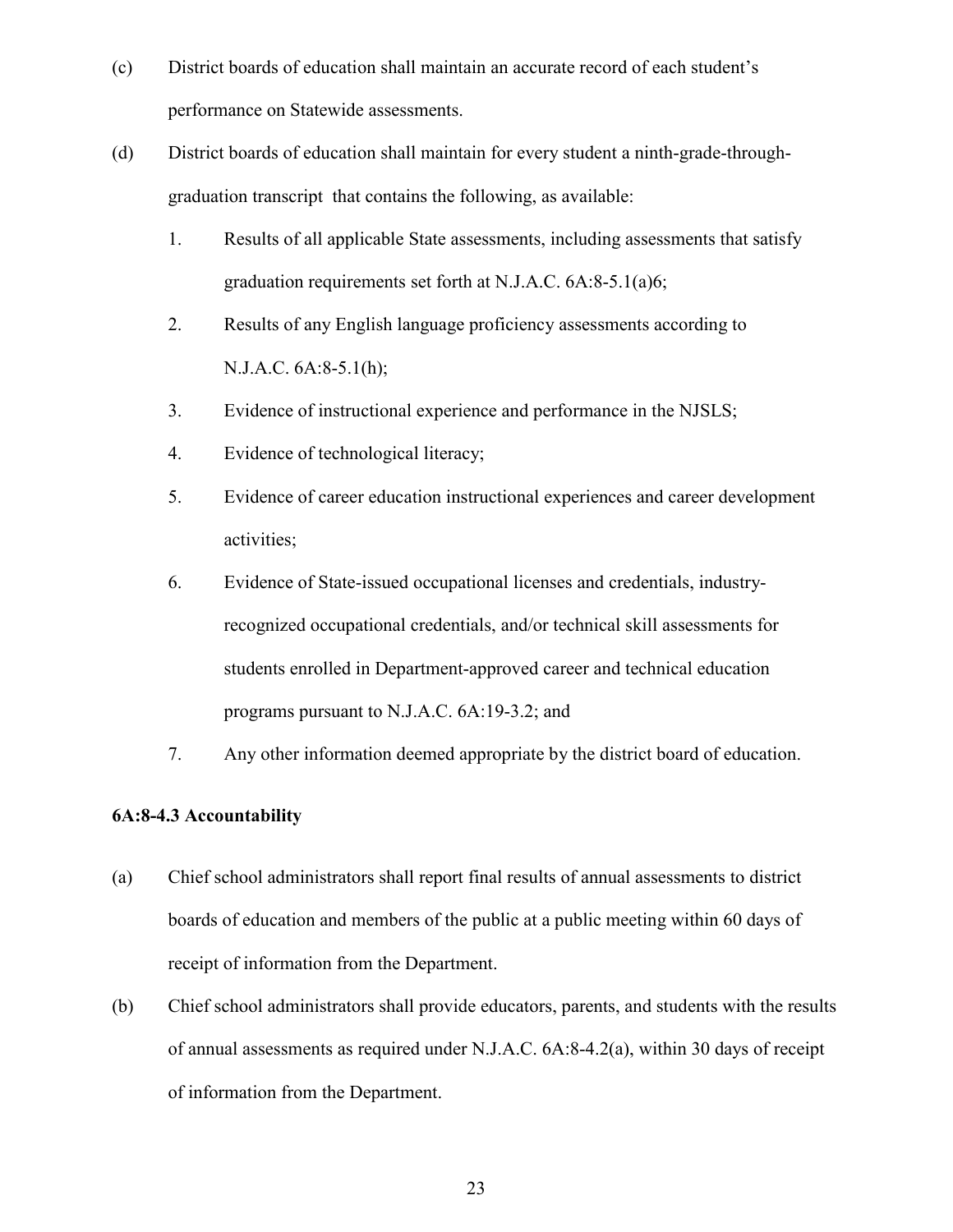- (c) District boards of education shall provide appropriate instruction to improve skills and knowledge for students performing below the established levels of student proficiency in any content area either on the Statewide or local assessments.
- (d) All students shall be expected to demonstrate the knowledge and skills of the NJSLS as measured by the Statewide assessment system.

### <span id="page-24-0"></span>**6A:8-4.4 Annual review and evaluation of school districts**

The Department shall review the performance of schools and school districts by using a percent of students performing at the proficient level as one measure of AMO and incorporating a progress criterion indicative of systemic reform. The review shall include the performance of all students, including students with disabilities as defined by N.J.A.C. 6A:14-1.3, students from major racial and ethnic groups, economically disadvantaged students, and ELLs. The review shall take place at each grade level in which Statewide assessments are administered, using the AMO targets.

#### <span id="page-24-1"></span>**6A:8-4.5 Public reporting**

- (a) The Department shall report annually to the State Board and the public on the progress of all students and student subgroups in meeting the NJSLS as measured by the Statewide assessment system by publishing and distributing the Department's annual New Jersey School Report Card in accordance with N.J.S.A. 18A:7E-2 through 5.
- (b) After each test administration, the Department shall report to district boards of education on the performance of all students and of student subgroups.
- (c) The Department shall report performance on the alternative State assessment for students with disabilities with the same frequency and in the same detail as it reports on other Statewide assessments, including school and school district means, and the number and percentage of participating students.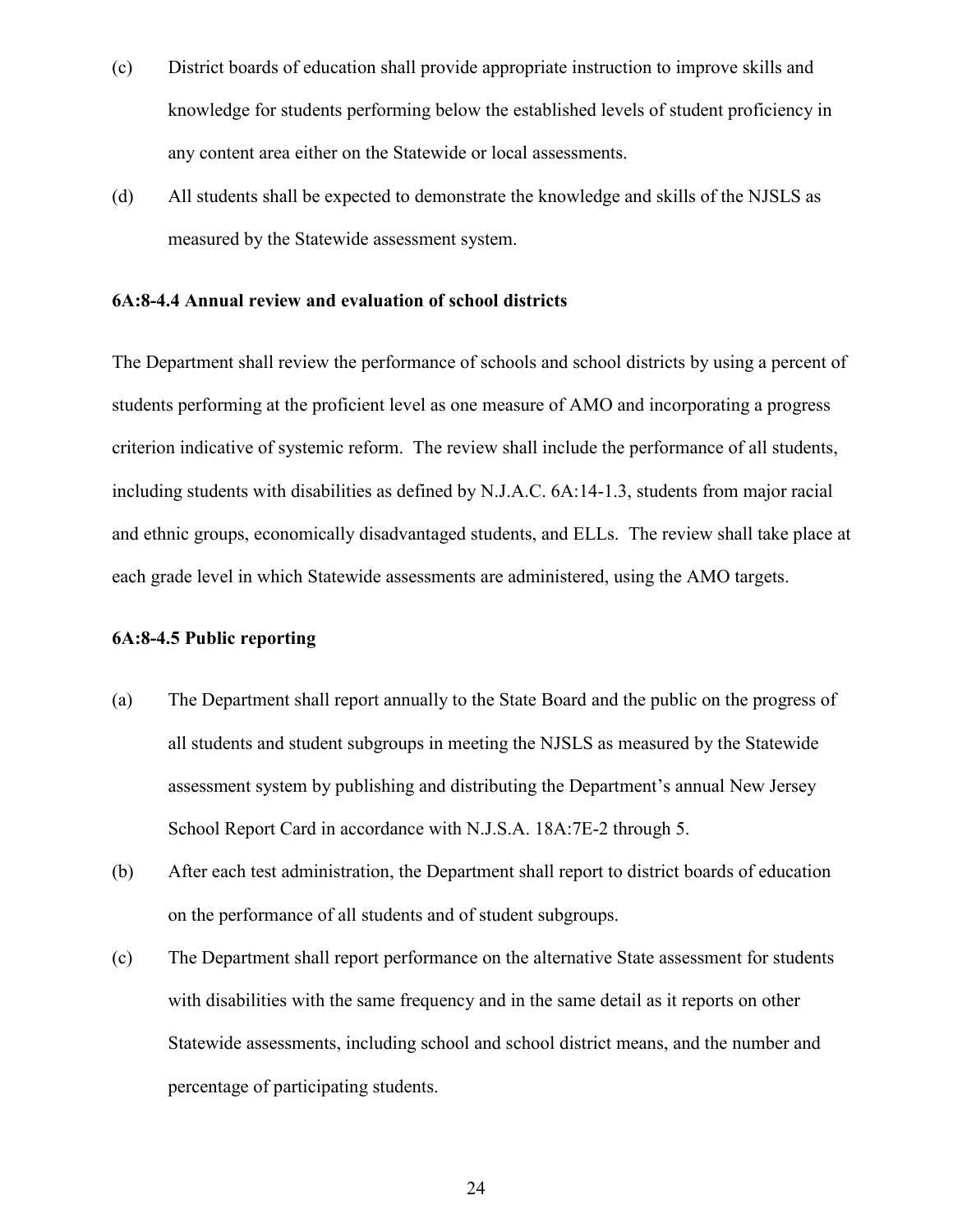(d) In public reporting of school and district performance data, the Department shall not compromise the confidentiality of individual students.

## **Subchapter 5. Implementation of Graduation Requirements**

## <span id="page-25-1"></span><span id="page-25-0"></span>**6A:8-5.1 Graduation requirements**

- (a) For a State-endorsed diploma, district boards of education shall develop, adopt, and implement local graduation requirements that prepare students for success in post-secondary degree programs, careers, and civic life in the 21st century, and that include the following:
	- 1. Participation in a local program of study of not fewer than 120 credits in courses designed to meet all of the NJSLS, including, but not limited to, the following credits:
		- i. At least 20 credits in English language arts, aligned to grade nine through 12 standards, effective with the 2009-2010 grade nine class;
		- ii. At least 15 credits in mathematics, including algebra I or the content equivalent effective with the 2008-2009 grade nine class; geometry or the content equivalent effective with the 2010-2011 grade nine class; and a third year of mathematics that builds on the concepts and skills of algebra and geometry and that prepares students for college and 21st century careers effective with the 2012-2013 grade nine class;
		- iii. At least 15 credits in science, including at least five credits in laboratory biology/life science or the content equivalent effective with the 2008-2009 grade nine class; one additional laboratory/inquiry-based science course, which shall include chemistry, environmental science, or physics effective with 2010-2011 grade nine class; and one additional laboratory/inquirybased science course effective with 2012-2013 grade nine class;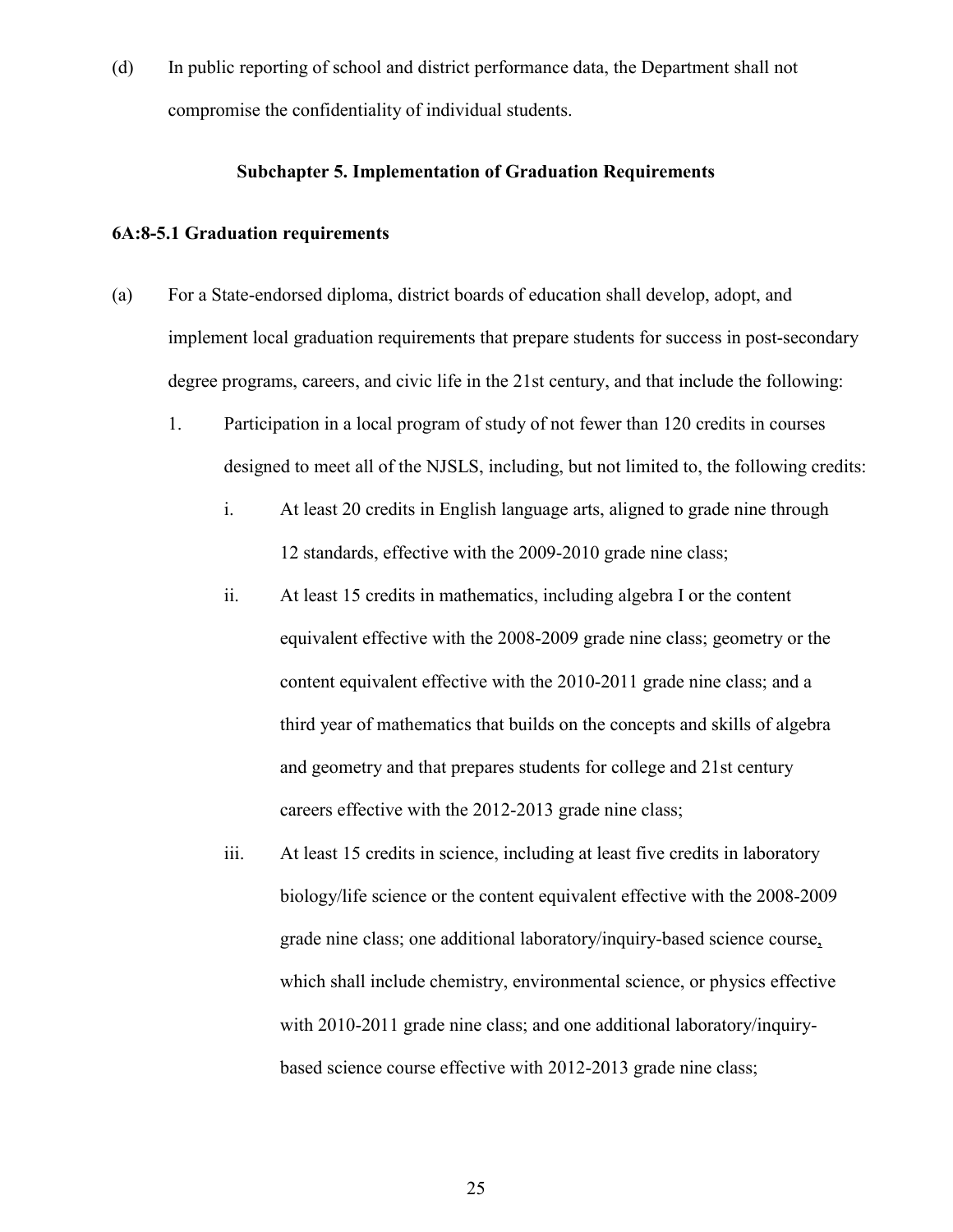- iv. At least 15 credits in social studies, including satisfaction of N.J.S.A. 18A:35-1 and 2; five credits in world history; and the integration of civics, economics, geography and global content in all course offerings;
- v. At least 2.5 credits in financial, economic, business, and entrepreneurial literacy, effective with 2010-2011 grade nine class;
- vi. At least 3 ¾ credits in health, safety, and physical education during each year of enrollment, distributed as 150 minutes per week, as required by N.J.S.A. 18A:35-5, 7 and 8;
- vii. At least five credits in visual and performing arts;
- viii. At least five credits in world languages or student demonstration of proficiency as set forth in (a)2ii(2) below;
- ix. Technological literacy, consistent with the NJSLS, integrated throughout the curriculum; and
- x. At least five credits in 21st century life and careers, or career-technical education;
- 2. The 120-credit requirement set forth in (a)1 above may be met in whole or in part through program completion of a range of experiences that enable students to pursue a variety of individualized learning opportunities, as follows:
	- i. District boards of education shall establish a process to approve individualized student learning opportunities that meet or exceed the NJSLS.
		- (1) Individualized student learning opportunities in all NJSLS areas include, but are not limited to, the following:
			- (A) Independent study;
			- (B) Online learning;
			- (C) Study abroad programs;
			- (D) Student exchange programs; and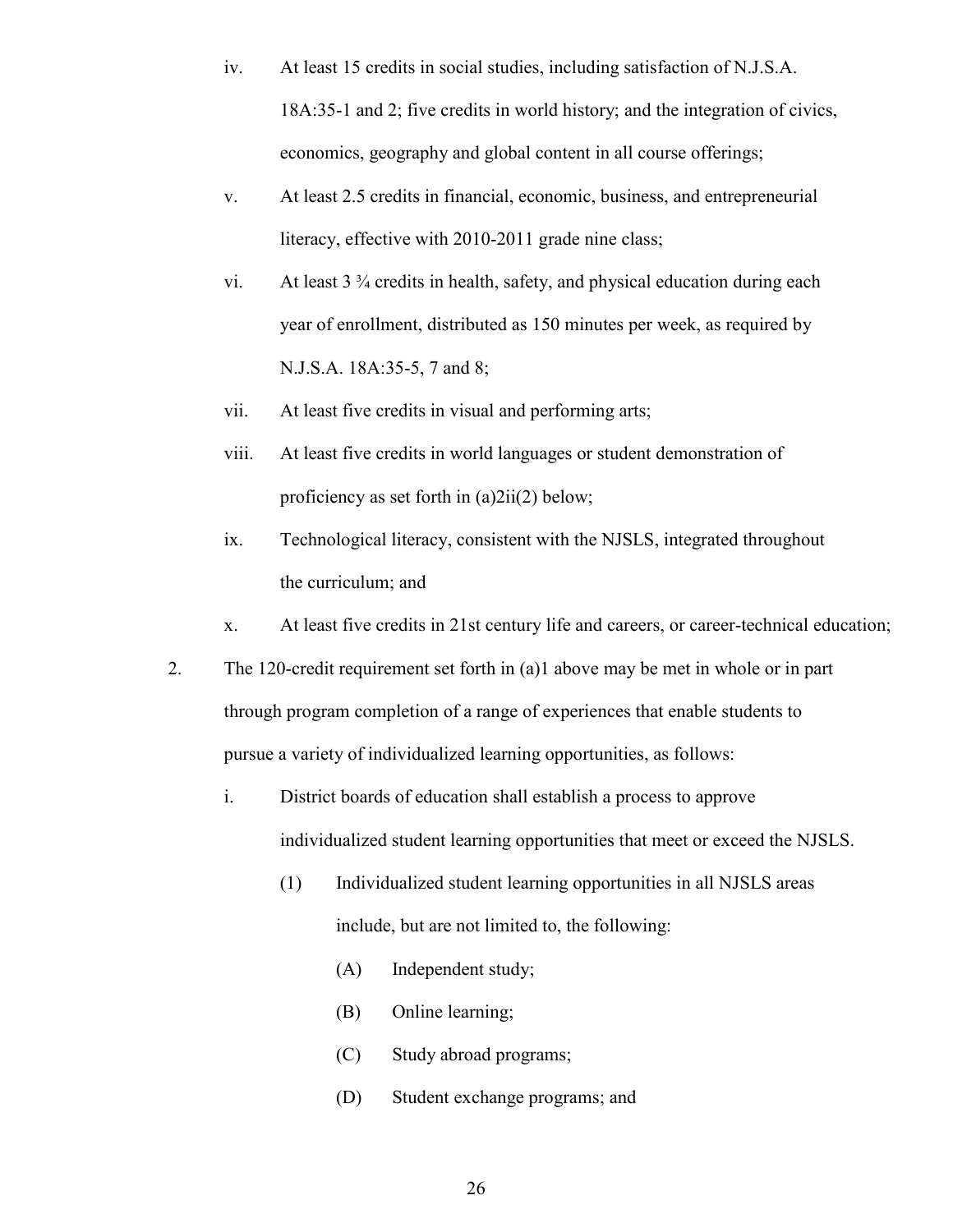- (E) Structured learning experiences, including, but not limited to, work-based programs, internships, apprenticeships, and service learning experiences.
- (2) Individualized student learning opportunities based upon specific instructional objectives aimed at meeting or exceeding the NJSLS shall:
	- (A) Be based on student interest and career goals as reflected in the Personalized Student Learning Plans;
	- (B) Include demonstration of student competency;
	- (C) Be certified for completion based on the district process adopted according to (a)2ii below; and
	- (D) Be on file in the school district and subject to review by the Commissioner or his or her designee.
- (3) Group programs based upon specific instructional objectives aimed at meeting or exceeding the NJSLS shall be permitted under this section and shall be approved in the same manner as other approved courses.
- ii. District boards of education shall establish a process for granting of credits through successful completion of assessments that verify student achievement in meeting or exceeding the NJSLS at the high school level, including standards achieved by means of the individualized student learning opportunities enumerated at (a)2 above. Such programs or assessments may occur all or in part prior to a student's high school enrollment; no such locally administered assessments shall preclude or exempt student participation in applicable Statewide assessments at grades three through 12.
	- (1) District boards of education shall choose assessments that are aligned with or exceed the NJSLS and may include locally designed assessments.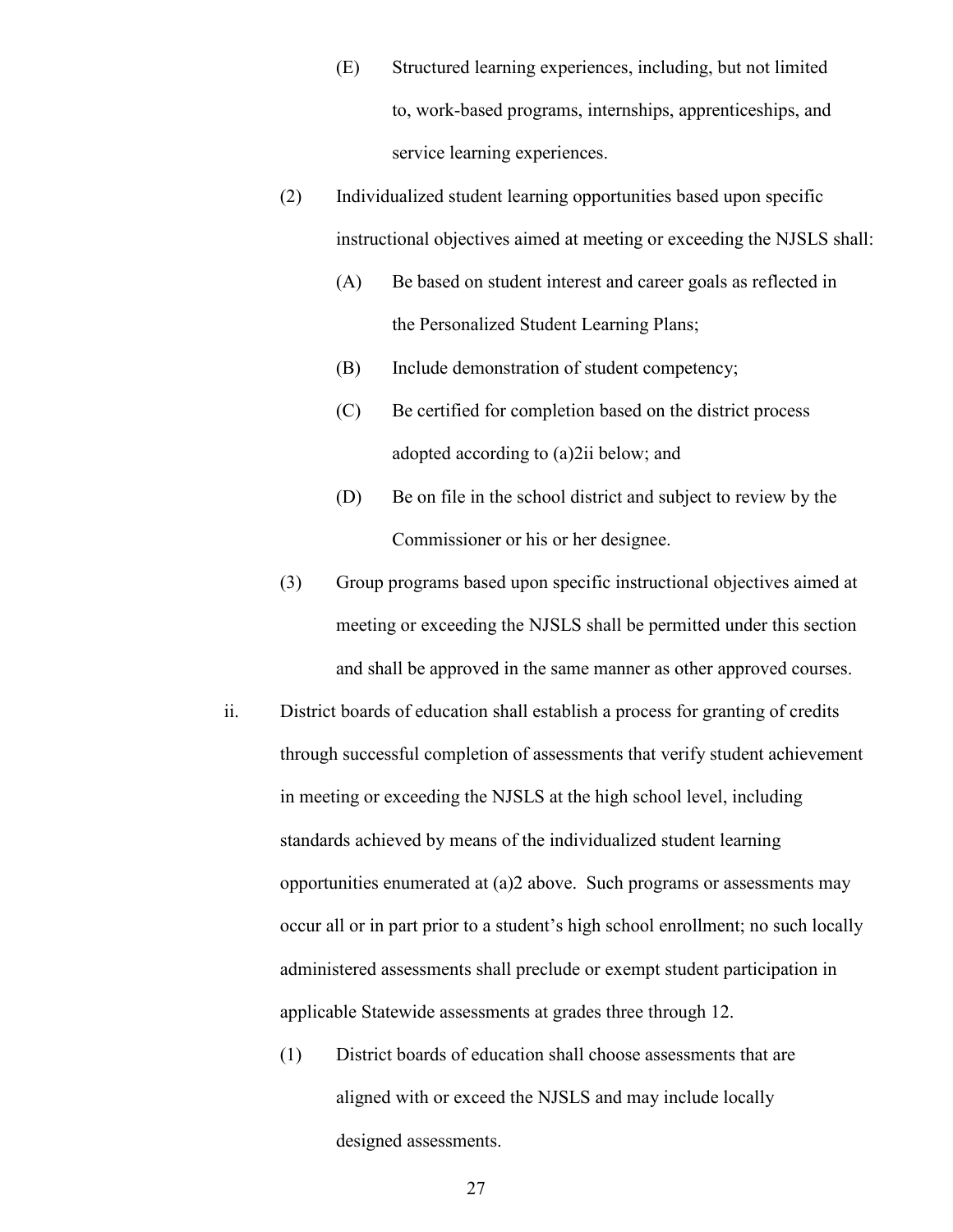- (2) District boards of education shall choose from among the following assessment options to determine if students have achieved the level of language proficiency designated as Novice-High as defined by the ACTFL and recognized as fulfilling the world languages requirement of the NJSLS:
	- (A) The STAMP online assessment;
	- (B) The OPI or MOPI; or
	- (C) Department-approved locally designed competency-based assessments;
- iii. District boards of education shall establish a process to approve postsecondary learning opportunities that may consist of Advanced Placement (AP) courses, CLEP, or concurrent/dual enrollment at accredited higher education institutions.
	- (1) District boards of education shall award credit for successful completion of an approved, accredited college course that assures achievement of knowledge and skills that meets or exceeds the NJSLS.
- 3. Local student attendance requirements;
- 4. Any other requirements established by the district board of education;
- 5. Any statutorily mandated requirements for earning a high school diploma;
- 6. The requirement that all students demonstrate proficiency by achieving a passing score on the ELA and mathematics components of the State graduation proficiency test or through the alternative means at (h) below, if applicable, or for students who take the State graduation proficiency test but do not achieve a passing score through the alternative means set forth at (g) and (i) below;
	- i. Students in the graduating classes of 2019, 2020, 2021, and 2022 shall be required to demonstrate proficiency by achieving a passing score on the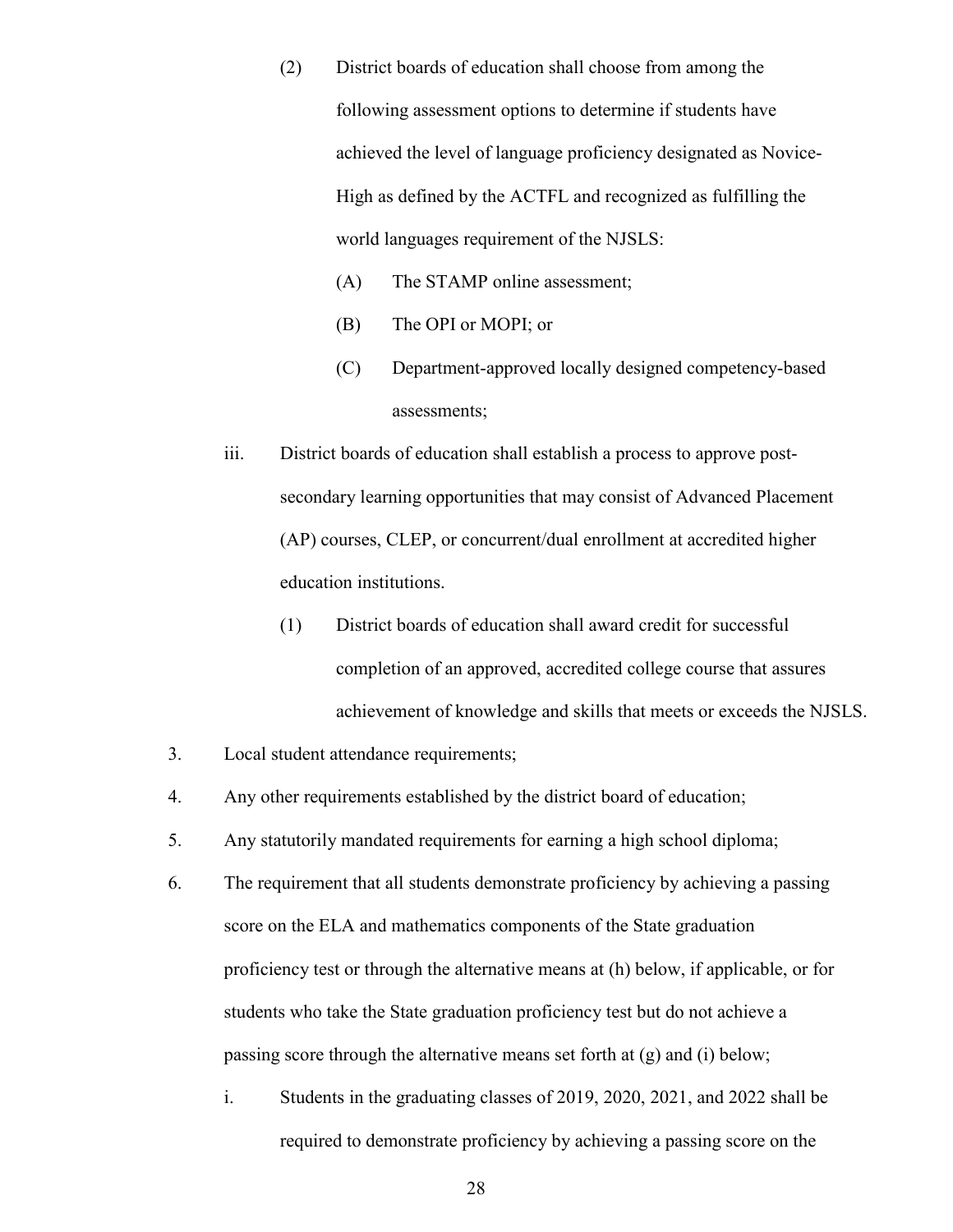high school end-of-course PARCC assessments in ELA 10 and Algebra I or through the alternative means set forth at (f), (h), and (i) below;

- 7. For students who have not demonstrated proficiency on the ELA and/or mathematics components of the State graduation proficiency test, the opportunity for the following:
	- i. Remediation, pursuant to N.J.S.A. 18A:7C-3; and
	- ii. One or more additional opportunities to demonstrate proficiency on the State graduation proficiency test, pursuant to N.J.S.A. 18A:7C-6; and
- 8. Students graduating from an adult high school shall demonstrate proficiency in the ELA and mathematics components of the State graduation proficiency test, or through the alternative means set forth at  $(f)$ ,  $(g)$ ,  $(h)$ , and  $(i)$  below.
- (b) In the development of Personalized Student Learning Plans according to N.J.A.C. 6A:8- 3.2(a), district boards of education shall actively encourage all students who have otherwise met the requirements for high school graduation according to (a)1 through 3 above, to include in their programs of study the following additional credits:
	- 1. Five credits in mathematics during each year of enrollment, aimed at preparation for entrance into post-secondary programs or 21st century careers;
	- 2. Five credits in a laboratory science during each year of enrollment, aimed at preparation for entrance into post-secondary programs or 21st century careers;
	- 3. Five credits in social studies during each year of enrollment, aimed at preparation for entrance into post-secondary programs or 21st century careers; and
	- 4. Five credits in world languages during each year of enrollment, aimed at preparation for entrance into post-secondary programs or 21st century careers.
- (c) Through the IEP process set forth at N.J.A.C. 6A:14-3.7 and pursuant to N.J.A.C. 6A:14- 4.11, district boards of education may specify alternate requirements for a State-endorsed diploma for individual students with disabilities as defined at N.J.A.C. 6A:14-1.3.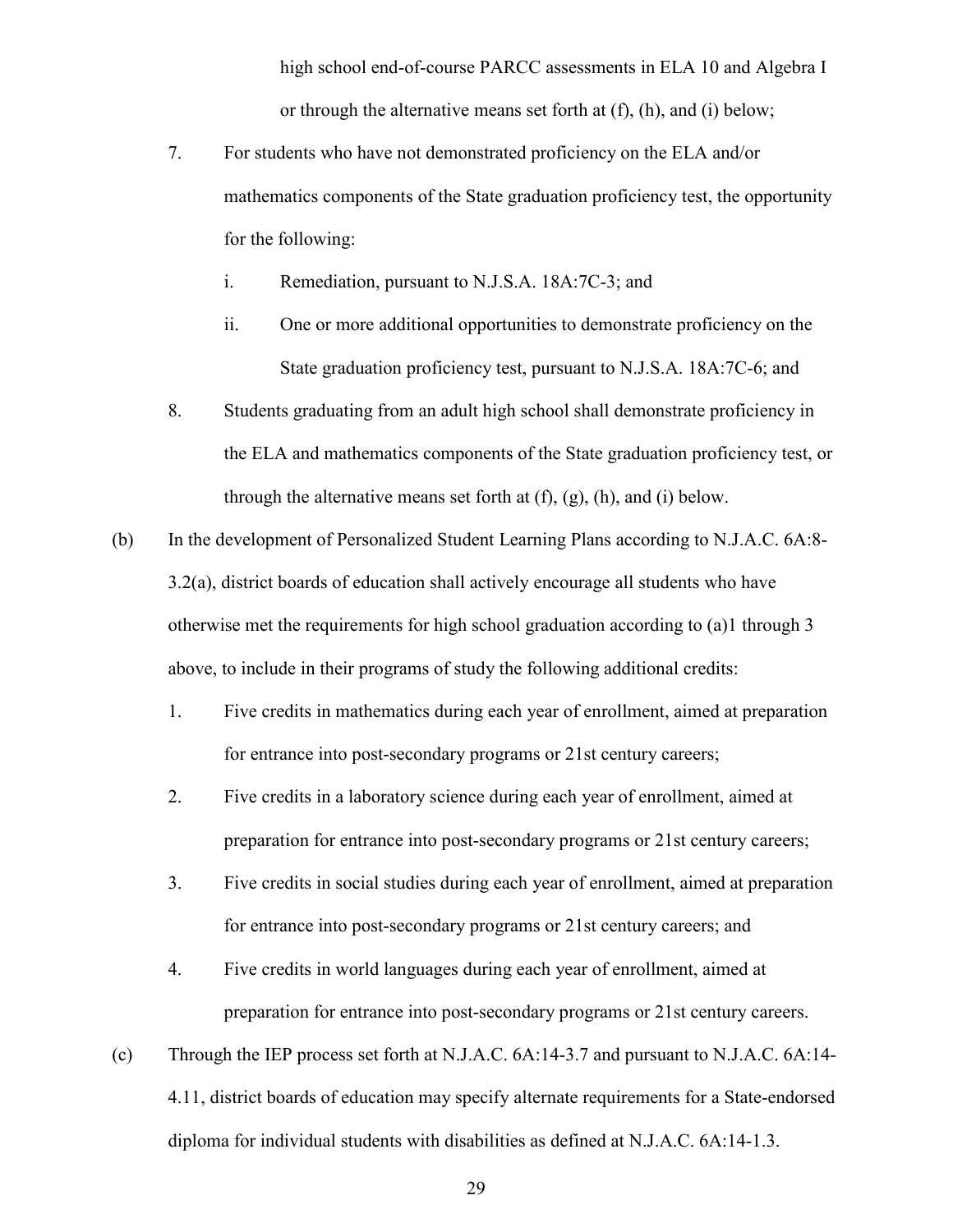- 1. District boards of education shall specifically address any alternate requirements for graduation in a student's IEP, in accordance with N.J.A.C. 6A:14-4.11.
- 2. District boards of education shall develop and implement procedures for assessing whether a student has met the specified alternate requirements for graduation individually determined in an IEP.
- (d) District boards of education shall provide to the executive county superintendent their graduation requirements each year they are evaluated through QSAC and update the filed copy each time their graduation policies are revised.
- (e) District boards of education shall provide each student entering high school and his or her parents or legal guardians with a copy of the district board of education's requirements for a State-endorsed diploma and the programs available to assist students in attaining a State-endorsed diploma, in accordance with N.J.S.A. 18A:7C-5.
- (f) To ensure adequate transition to the new Statewide assessment system, district boards of education shall provide students in the graduating classes of 2018 through 2022 who have not demonstrated proficiency on the high school end-of-course PARCC assessments in ELA 10 and Algebra I with the opportunity to demonstrate such competence through one of the alternative means set forth below:
	- 1. For the graduating classes of 2018 through 2022, students who did not take both the ELA 10 and the Algebra I end-of-course PARCC assessment or who take but do not achieve a passing score on both assessments, as required at (a)6 above, may satisfy the State requirement to demonstrate proficiency in English language arts and/or mathematics in one of the following ways:
		- i. Achieve a passing score, as determined by the Commissioner, on a corresponding substitute competency test in English language arts and/or mathematics, as applicable, or substitute a passing score on another end-of-course PARCC assessment, including ELA 9, ELA 11, Geometry, or Algebra II; or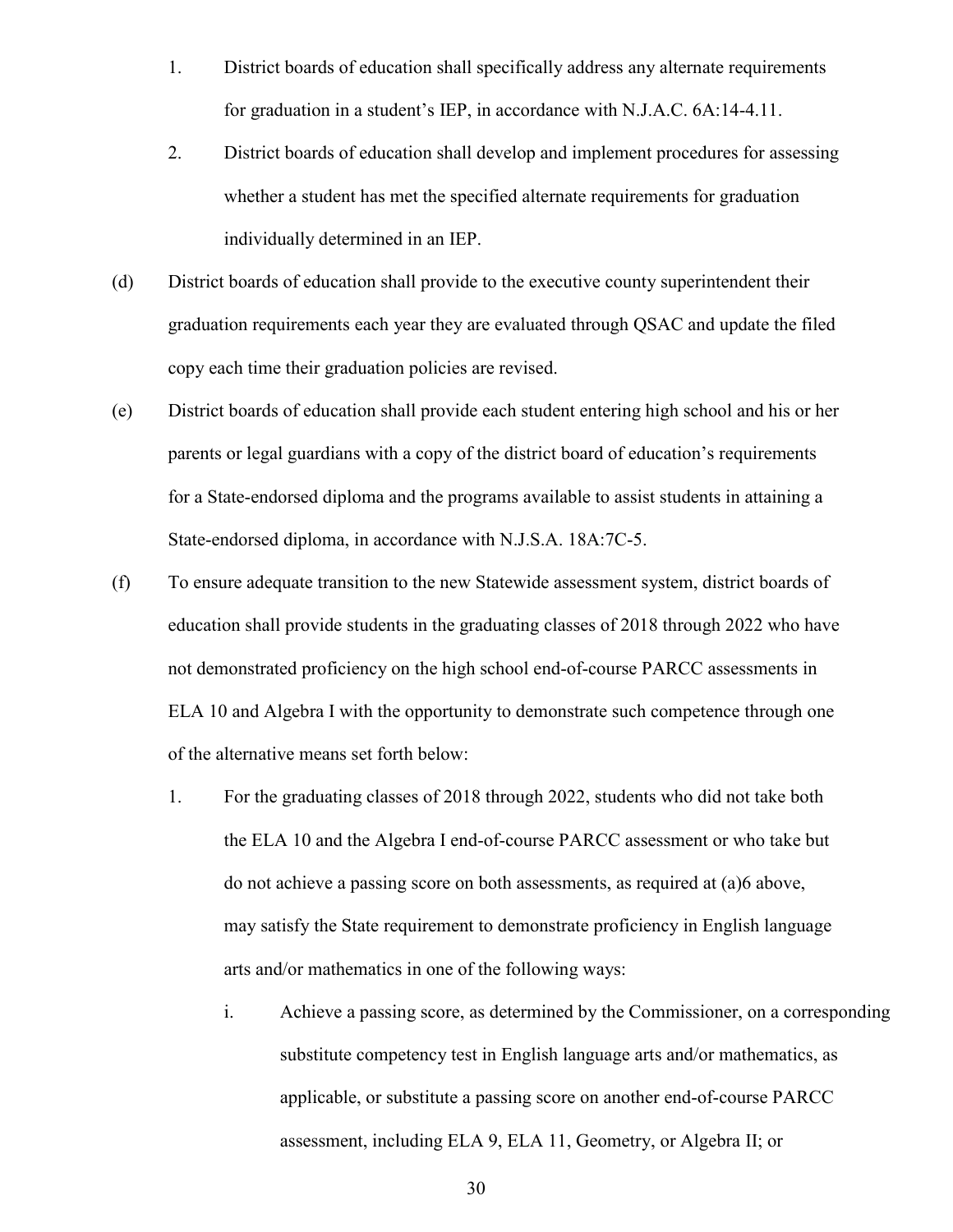- ii. Meet the criteria of the portfolio appeals process.
- (g) For students in the classes of 2023, 2024, and 2025, the alternative means referenced at (a)6 above shall be as follows:
	- 1. Achieve a passing score, as determined by the Commissioner and approved by the State Board of Education, on a corresponding substitute competency test in English language arts and/or mathematics, as applicable; and/or
	- 2. Demonstrate proficiency through the portfolio appeals process, pursuant to N.J.S.A. 18A:7C-3.
- (h) All ELLs shall satisfy the requirements for high school graduation, except ELLs may demonstrate they have attained State minimum levels of proficiency through passage of the portfolio appeals process in their native language, when available, and passage of a Department-approved, English fluency assessment.
- (i) Students, including students with disabilities as defined at N.J.A.C. 6A:14-1.3 or eligible under Section 504 of the Rehabilitation Act who participate in the alternative assessment for students with disabilities**,** are not required to participate in repeated administrations of high school assessment components required at N.J.A.C. 6A:8-4.1(c)**.**
- (j) For students in the classes of 2019, 2020, 2021, and 2022, the Department shall consider high school end-of-course State assessments to be equivalent to the corresponding high school end-of-course PARCC assessments.

## <span id="page-31-0"></span>**6A:8-5.2 High school diplomas**

- (a) District boards of education shall award a State-endorsed high school diploma to prospective graduates who have met all of the requirements adopted in accordance with N.J.A.C. 6A:8-5.1(a) or (c), or (d) below.
- (b) District boards of education shall not issue a high school diploma to any student not meeting the criteria specified in the rule provisions referenced at (a) above.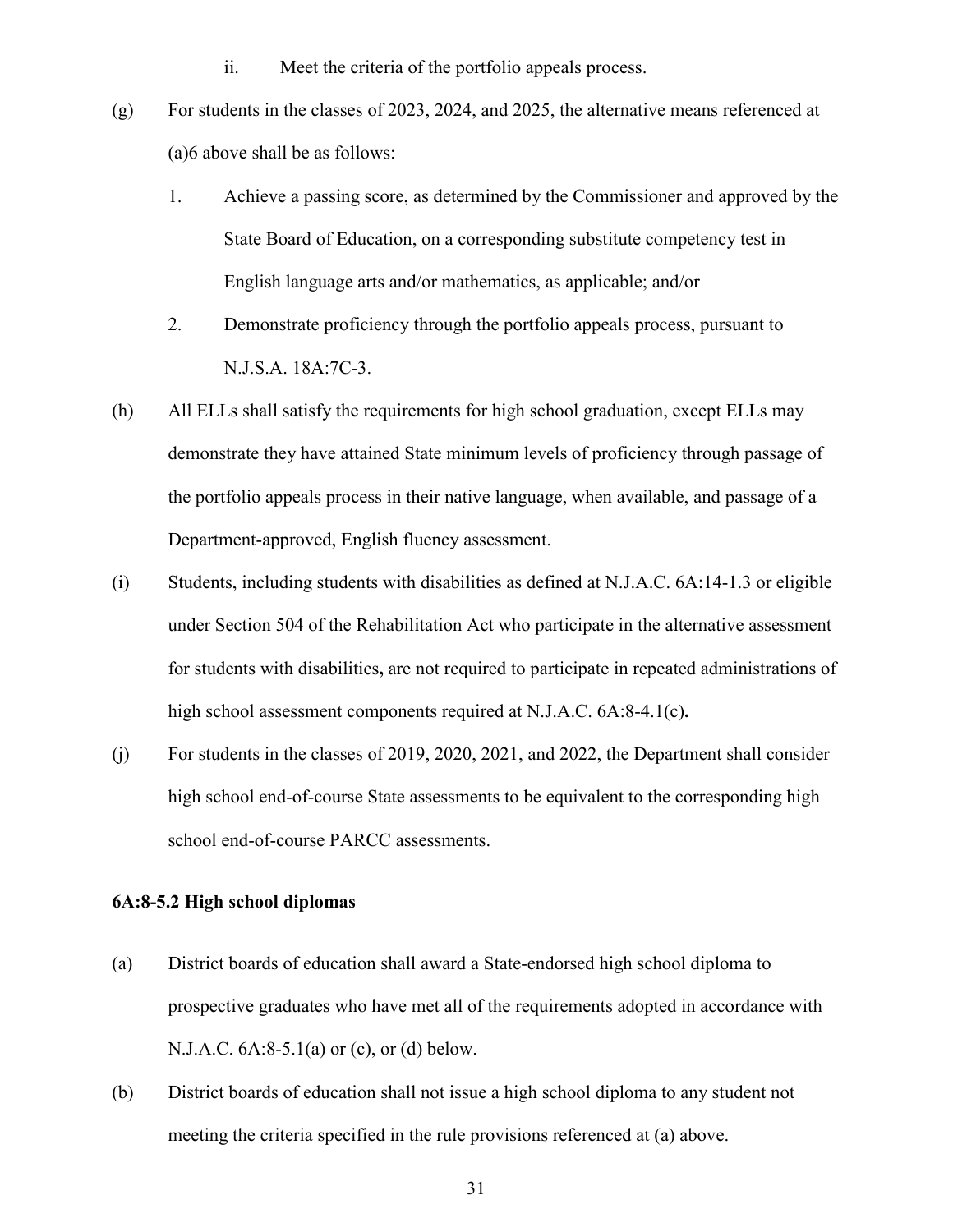- 1. District boards of education shall provide students exiting grade 12 without a diploma the opportunity for continued high school enrollment to age 20 or until the requirements for a State-endorsed diploma have been met, whichever comes first.
- 2. District boards of education shall allow any out-of-school individual to age 20 who has otherwise met all State and local graduation requirements but has failed to pass the State proficiency test to demonstrate proficiency through alternative means as set forth at N.J.A.C. 6A:8-5.1(a)6 through (i), as applicable, pursuant to the standards applicable to the student's graduating class. Students in graduating classes prior to 2018 shall demonstrate proficiency as set forth for the classes of 2018 through 2022 at N.J.A.C. 6A:8-5.1(f)1. Upon certification of passing the test applicable to the student's class in accordance with this chapter, a State-endorsed diploma shall be granted by the high school of record.
- (c) Pursuant to N.J.A.C. 6A:20-1.4, the Commissioner shall award a State-issued high school diploma based on achieving the Statewide standard score on the General Education Development test (GED) or other adult education assessments to individuals age 16 or older who are no longer enrolled in school and have not achieved a high school credential.
- (d) The Commissioner shall award a State-issued high school diploma to individuals age 16 or older and no longer enrolled in high school based on official transcripts showing at least 30 general education credits leading to a degree at an accredited institution of higher education. Included in the 30 general education credits must be a minimum of 15 credits with at least three credits in each of the five general education categories as follows: English; mathematics; science; social science; and the humanities.
- (e) District boards of education shall award a State-endorsed high school diploma to any currently enrolled student, regardless of grade level, who:
	- 1. Has demonstrated proficiency in the State graduation proficiency test, pursuant to N.J.A.C. 6A:8-5.1(a)6, or as set forth at N.J.A.C. 6A:8-5.1(g).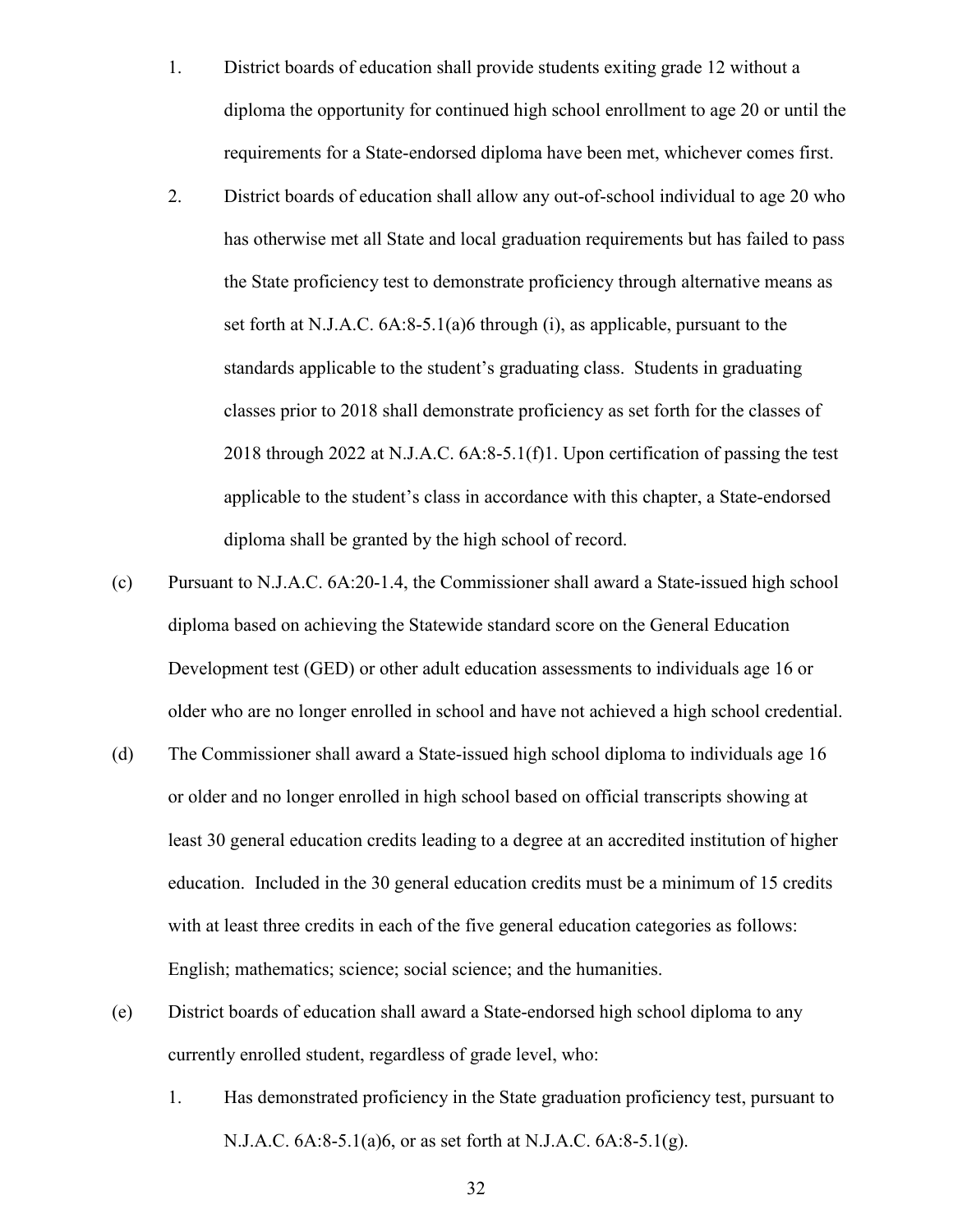- i. District boards of education shall award a State-endorsed high school diploma to any currently enrolled student in the graduating classes of 2019, 2020, 2021, and 2022 who has demonstrated proficiency in the high school end-of-course PARCC assessments in ELA 10 and Algebra I, or as set forth at N.J.A.C. 6A:8-5.1(f).
- 2. Has presented official transcripts showing at least 30 general education credits leading to a degree at an accredited institution of higher education; and
- 3. Has formally requested such early award of a State-endorsed high school diploma.
- (f) Pursuant to N.J.S.A. 18A:7C-7 and 18A:7E-3, the chief school administrator or lead person of a charter school shall report annually to the district board of education or the charter school board of trustees at a public meeting not later than September 30, and to the Commissioner:
	- 1. The total number of students graduated;
	- 2. The number of students graduated under the substitute competency test process;
	- 3. The number of students graduated under the portfolio appeals process;
	- 4. The number of students receiving State-endorsed high school diplomas as a result of meeting any alternate requirements for graduation as specified in their IEPs;
	- 5. The total number of students denied graduation from the 12th grade class; and
	- 6. The number of students denied graduation from the 12th grade class solely because of failure to pass the high school end-of-course PARCC assessments, the State graduation proficiency test, substitute competency tests, or portfolio appeals process based on the provisions of this chapter.

## <span id="page-33-0"></span>**6A:8-5.3 State Seal of Biliteracy**

(a) A district board of education may award a State Seal of Biliteracy to any student who has met all requirements in N.J.A.C. 6A:8-5.2 and demonstrates proficiency in the following: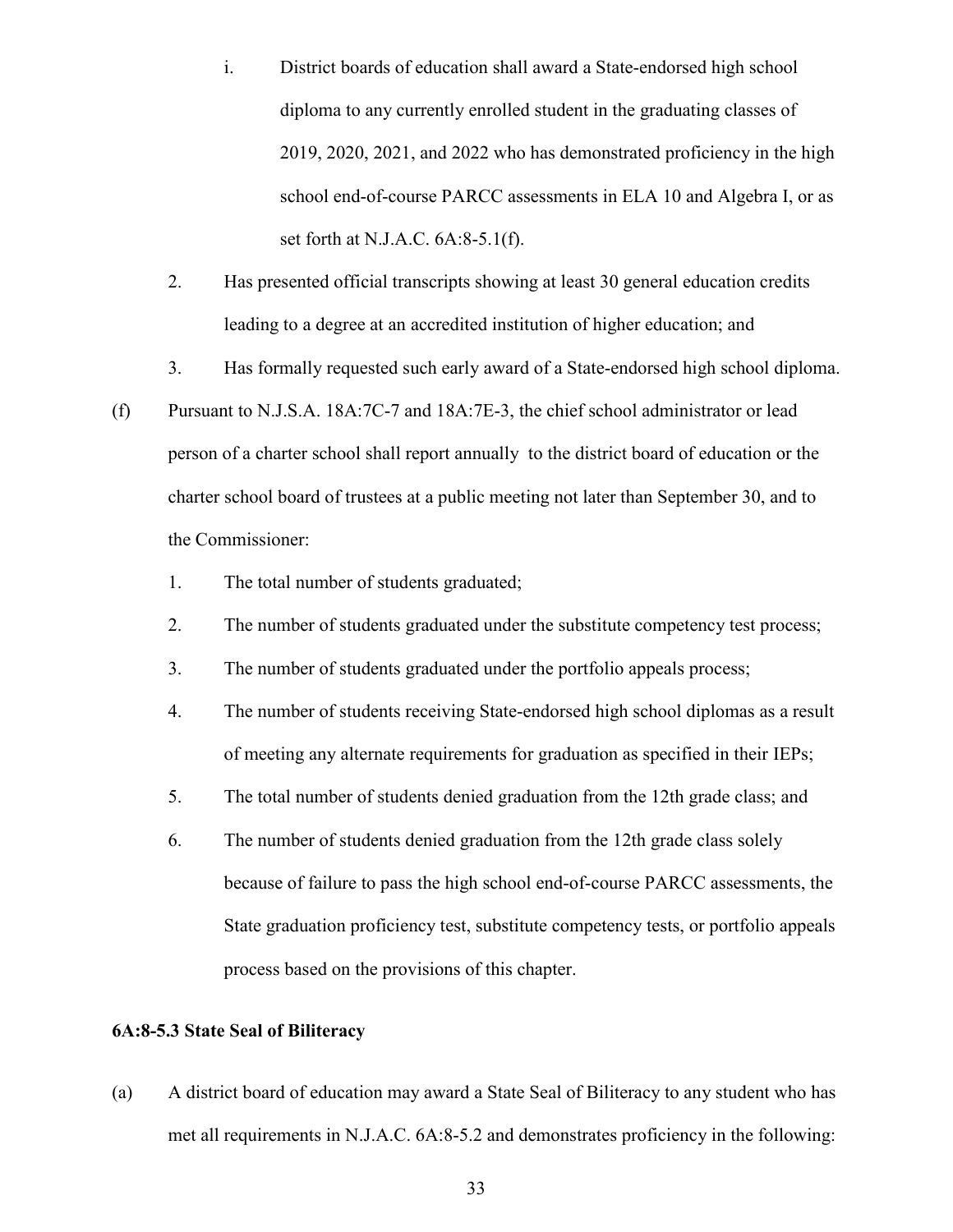- 1. One or more world languages via an assessment approved pursuant to (f) below during the student's next to last or final year of high school; and
	- i. Pursuant to P.L. 2015, c. 303, a foreign language other than English also shall include, but not be limited to, American Sign Language, Latin, and Native American languages.
- 2. English language arts as set forth in N.J.A.C. 6A:8-5.1(a)6.
- (b) Beginning with the 2017-2018 school year, a district board of education that chooses to award the State Seal of Biliteracy shall incorporate the process into the local graduation policy developed, adopted, and implemented pursuant to N.J.A.C. 6A:8-5.1(a), denoting participation in the voluntary program. A district board of education choosing to participate shall submit, in accordance with N.J.A.C. 6A:8-5.1(d), a copy of the local graduation policy that reflects the option for students to participate in the State Seal of Biliteracy.
- (c) A district board of education may pay the costs for related assessments and transcript insignias or may charge a fee to a participating student. A participating district board of education shall include in its revised local graduation requirements whether it will cover the related costs or charge a fee.
- (d) A district board of education that chooses to award the State Seal of Biliteracy shall do the following:
	- 1. Provide the Department with information regarding students who qualify for the State Seal of Biliteracy pursuant to (a) above;
	- 2. Present each student who qualifies pursuant to (a) above with a Departmentissued certificate;
	- 3. Include the Commissioner-developed insignia on the student's transcript; and
	- 4. Maintain appropriate records to identify students who have earned the State Seal of Biliteracy.